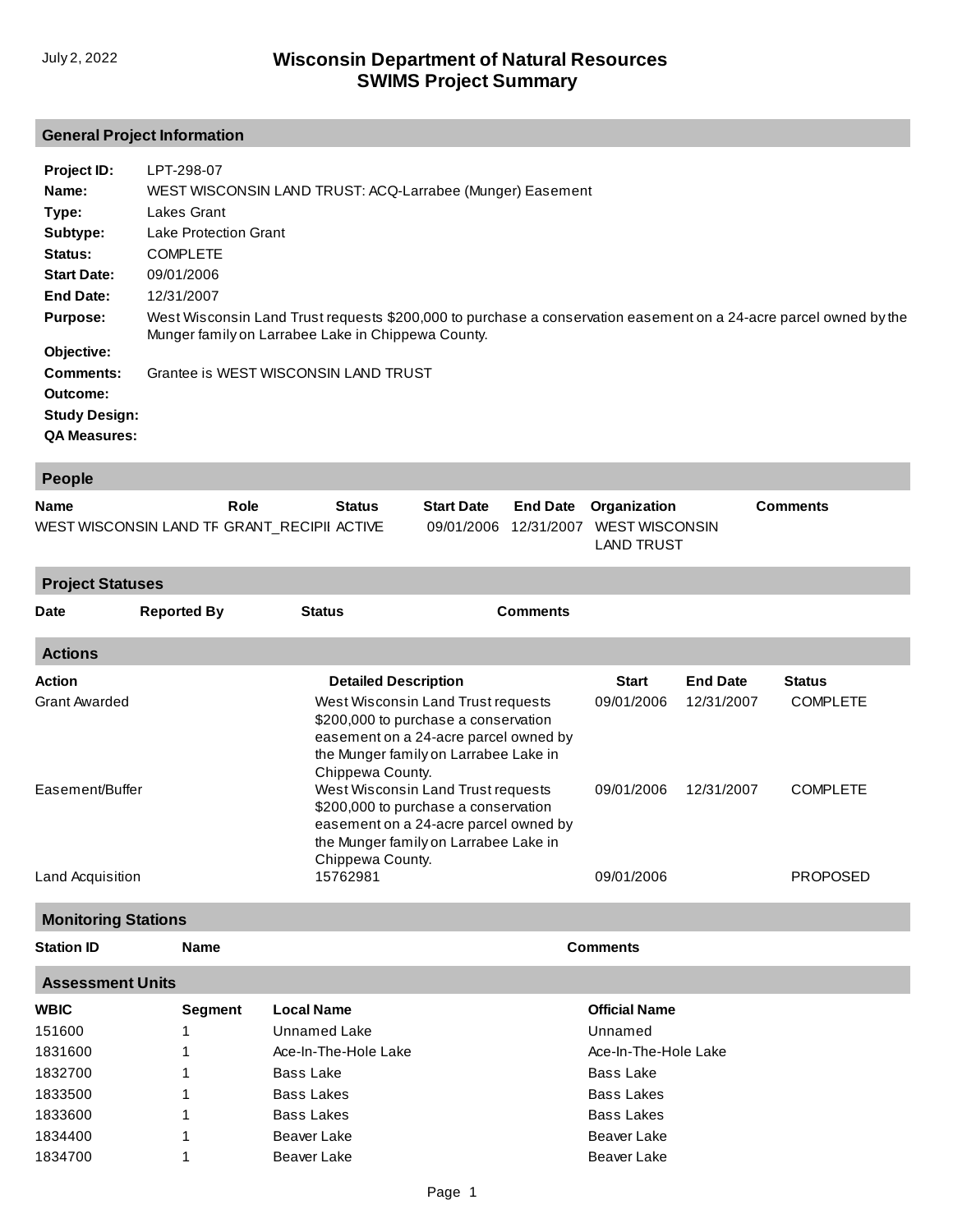| WBIC    | <b>Segment</b> | <b>Local Name</b>         | <b>Official Name</b> |
|---------|----------------|---------------------------|----------------------|
| 1835400 | 1              | <b>Big Twin Lake</b>      | <b>Big Twin Lake</b> |
| 1836300 | 1              | Bog Lake                  | Bog Lake             |
| 1836600 | 1              | <b>Boot Lake</b>          | Boot Lake            |
| 1838200 | 1              | <b>Burnt Lake</b>         | Burnt Wagon Lake     |
| 1838400 | 1              | Cadotte Lake              | Cadotte Lake         |
| 1838900 | 1              | Camp Lake                 | Camp Lake            |
| 1839900 | 1              | <b>Cather Lake</b>        | Cather Lake          |
| 1840500 | 1              | <b>Chick Lake</b>         | Chick Lake           |
| 1840600 | 1              | <b>Chick Lake</b>         | <b>Chick Lake</b>    |
| 1841000 | 1              | Cindy Lake                | Cindy Lake           |
| 1841100 | 1              | Clear Lake                | Clear Lake           |
| 1841200 | 1              | Clear Lake                | Clear Lake           |
| 1843000 | 1              | Dam Lake                  | Dam Lake             |
| 1845300 | 1              | Dog Island Lake           | Dog Island Lake      |
| 1845700 | 1              | Dorothy Lake              | Dorothy Lake         |
| 1846100 | 1              | Dumke Lake                | Dumke Lake           |
| 1846400 | 1              | Triple Lake, East         | <b>Triple Lakes</b>  |
| 1846500 | 1              | Weeks Lake, East          | Weeks Lake, East     |
| 1846600 | 1              | Eagle Lake                | Eagle Lake           |
| 1847600 | 1              | Evans Lake                | Evans Lake           |
| 1849200 | 1              | Fishpole Lake             | Fishpole Lake        |
| 1849800 | 1              | Fur Farm Lake             | Fur Farm Lake        |
| 1852700 | 1              | Hartnan Lake              | Hartnan Lake         |
| 1852800 | 1              | Harwood Lakes             | <b>Harwood Lakes</b> |
| 1852900 | 1              | Hardwood Lake No.2        | Harwood Lakes        |
| 1853100 | 1              | Harwood Lakes             | Harwood Lakes        |
| 1853300 | 1              | Hay Lake                  | Hay Lake             |
| 1853400 | 1              | Hemlock Lake              | Hemlock Lake         |
| 1853600 | 1              | Himple Lake               | Himple Lake          |
| 1853700 | 1              | Hodge Lake (Lake Harriet) | Hodge Lake           |
| 1854200 | 1              | Horseshoe Lake            | Horseshoe Lake       |
| 1854300 | 1              | Horseshoe Lake            | Horseshoe Lake       |
| 1854400 | 1              | Horseshoe Lake            | Horseshoe Lake       |
| 1855100 | 1              | Howe Lake                 | Howe Lake            |
| 1855700 | 1              | Jacks Lake                | Jacks Lake           |
| 1856300 | 1              | Jeanstow Lake             | Jeanstow Lake        |
| 1857800 | 1              | <b>Kettle Lake</b>        | <b>Kettle Lake</b>   |
| 1858300 | 1              | Knickerbocker Lake        | Knickerbocker Lake   |
| 1860100 | 1              | Leo Joerg Lake            | Leo Joerg Lake       |
| 1860500 | 1              | Little Bass Lake          | Little Bass Lake     |
| 1860800 | 1              | Little Beaver Lake        | Little Beaver Lake   |
| 1862600 | 1              | Little Twin Lake          | Little Twin Lake     |
| 1862700 | 1              | Logger Lake               | Logger Lake          |
| 1862800 | 1              | Long Lake                 | Long Lake            |
| 1863000 | 1              | Loon Lake                 | Loon Lake            |
| 1863300 | 1              | Lost Lake                 | Lost Lake            |
| 1865600 | 1              | Mcdonald Lake             | McDonald Lake        |
| 1865900 | 1              | Metcalf Lake              | Metcalf Lake         |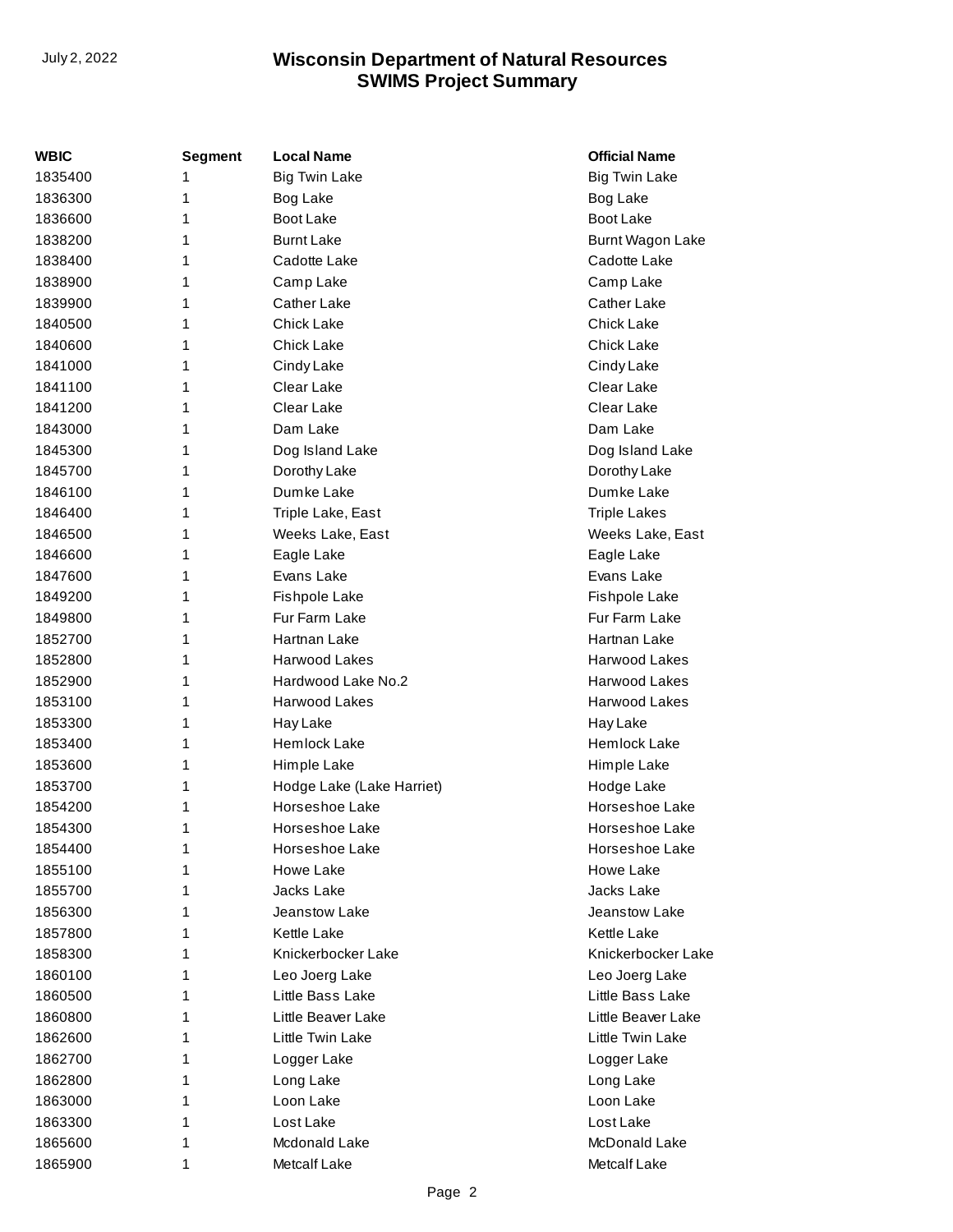| <b>WBIC</b> | <b>Segment</b> | <b>Local Name</b>            | <b>Official Name</b>         |
|-------------|----------------|------------------------------|------------------------------|
| 1867500     | 1              | Moon Lake                    | Moon Lake                    |
| 1867800     | 1              | Mud Lake                     | Mud Lake                     |
| 1869000     | 1              | Calkins Lake, North          | <b>Calkins North Lake</b>    |
| 1869300     | 1              | Shattuck Lake, North         | North Shattuck Lake          |
| 1869600     | 1              | North Triple Lake            | Triple Lake, North           |
| 1870700     | 1              | Number One Lake              | Number One Lake              |
| 1871100     | 1              | North Of North Shattuck Lake | North of North Shattuck Lake |
| 1871200     | 1              | Nut Lake                     | Nut Lake                     |
| 1872300     | 1              | Parker Lake                  | Parker Lake                  |
| 1872600     | 1              | Pauls Lake                   | Pauls Lake                   |
| 1872800     | 1              | Payne Lake                   | Payne Lake                   |
| 1874200     | 1              | Pheffercorn                  | Pheffercorn Lake             |
| 1874300     | 1              | Pickerel Lake                | <b>Pickerel Lake</b>         |
| 1874900     | 1              | <b>Planning Lake</b>         | <b>Planning Lake</b>         |
| 1875500     | 1              | Popple Point Lake            | Popple Point Lake            |
| 1876100     | 1              | Rassmusson Lake              | Rassmusson Lake              |
| 1876200     | 1              | Rat Lake                     | Rat Lake                     |
| 1876300     | 1              | Rattz Lake                   | Rattz Lake                   |
| 1876900     | $\overline{2}$ | <b>Riley Lake</b>            | <b>Riley Lake</b>            |
| 1877300     | 1              | Rock Lake                    | Rock Lake                    |
| 1877600     | 1              | Roedecker Lake               | Roedecker Lake               |
| 1877700     | 1              | Roger Lake                   | Roger Lake                   |
| 1877800     | 1              | Roger Lake No. 2             | Roger Lake No. 2             |
| 1878500     | 1              | Ruby Lake                    | Ruby Lake                    |
| 1879300     | 1              | Shattuck Lake, South         | South Shattuck Lake          |
| 1879700     | 1              | Salisbury Lake               | Salisbury Lake               |
| 1880000     | 1              | Sand Lake                    | Sand Lake                    |
| 1880000     | $\overline{2}$ | Sand Lake                    | Sand Lake                    |
| 1881000     | 1              | Silver Lake                  | Silver Lake                  |
| 1881700     | 1              | Snake Lake                   | Snake Lake                   |
| 1883000     | 1              | Spruce Lake                  | Spruce Lake                  |
| 1883300     | 1              | <b>Stanley Lake</b>          | Stanley Lake                 |
| 1883400     | 1              | Star Lake                    | Star Lake                    |
| 1884900     | 1              | Tallman Lake                 | Tallman Lake                 |
| 1885200     | 1              | <b>Taylor Lake</b>           | <b>Taylor Lake</b>           |
| 1886300     | 1              | Tram Lake                    | <b>Tram Lake</b>             |
| 1886800     | 1              | <b>Turk Lake</b>             | <b>Turk Lake</b>             |
| 1886900     | 1              | <b>Turtle Lake</b>           | <b>Turtle Lake</b>           |
| 1887500     | 1              | <b>Two Island Lake</b>       | Two Island Lake              |
| 1890900     | 1              | Un Lake                      | Unnamed                      |
| 1891000     | 1              | Un Lake                      | Unnamed                      |
| 1891100     | 1              | Un Lake                      | Unnamed                      |
| 1891300     | 1              | Un Lake                      | Unnamed                      |
| 1892100     | 1              | Un Lake                      | Unnamed                      |
| 1892200     | 1              | Un Lake                      | Unnamed                      |
| 1892900     | 1              | Un Lake                      | Unnamed                      |
| 1893000     | 1              | Un Lake                      | Unnamed                      |
| 1893200     | 1              | Un Lake                      | Unnamed                      |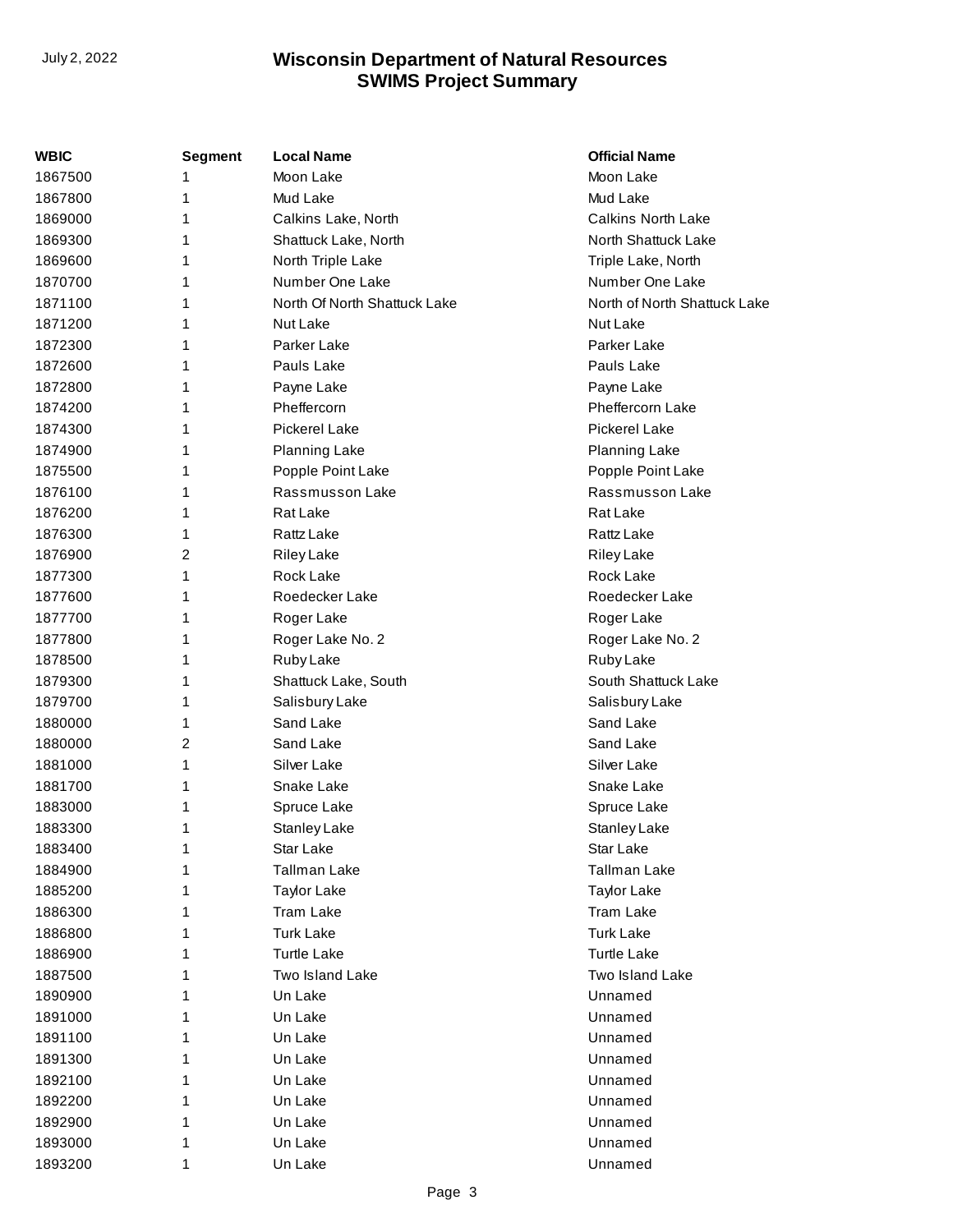| WBIC    | <b>Segment</b> | <b>Local Name</b> | <b>Official Name</b> |
|---------|----------------|-------------------|----------------------|
| 1893300 | 1              | Un Lake           | Unnamed              |
| 1893400 | 1              | Un Lake           | Unnamed              |
| 1893500 | 1              | Un Lake           | Unnamed              |
| 1893600 | 1              | Un Lake           | Unnamed              |
| 1893700 | 1              | Un Lake           | Unnamed              |
| 1893800 | 1              | Un Lake           | Unnamed              |
| 1893900 | 1              | Un Lake           | Unnamed              |
| 1894000 | 1              | Un Lake           | Unnamed              |
| 1894100 | 1              | Un Lake           | Unnamed              |
| 1895000 | 1              | Un Lake           | Unnamed              |
| 1895100 | 1              | Un Lake           | Unnamed              |
| 1895200 | 1              | Un Lake           | Unnamed              |
| 1895300 | 1              | Un Lake           | Unnamed              |
| 1895350 | 1              | Local Water       | Unnamed              |
| 1895400 | 1              | Un Lake           | Unnamed              |
| 1895500 | 1              | Un Lake           | Unnamed              |
| 1895600 | 1              | Un Lake           | Unnamed              |
| 1895700 | 1              | Un Lake           | Unnamed              |
| 1895800 | 1              | Un Lake           | Unnamed              |
| 1895900 | 1              | Un Lake           | Unnamed              |
| 1896000 | 1              | Un Lake           | Unnamed              |
| 1896100 | 1              | Un Lake           | Unnamed              |
| 1896200 | 1              | Un Lake           | Unnamed              |
| 1896300 | 1              | Un Lake           | Unnamed              |
| 1896400 | 1              | Un Lake           | Unnamed              |
| 1896500 | 1              | Un Lake           | Unnamed              |
| 1896600 | 1              | Un Lake           | Unnamed              |
| 1896700 | 1              | Un Lake           | Unnamed              |
| 1896800 | 1              | Un Lake           | Unnamed              |
| 1896900 | 1              | Un Lake           | Unnamed              |
| 1896925 | 1              | Un Lake           | Unnamed              |
| 1897000 | 1              | Un Lake           | Unnamed              |
| 1897100 | 1              | Un Lake           | Unnamed              |
| 1897150 | 1              | Un Lake           | Unnamed              |
| 1897160 | 1              | Un Lake           | Unnamed              |
| 1897200 | 1              | Un Lake           | Unnamed              |
| 1897300 | 1              | Un Lake           | Unnamed              |
| 1897400 | 1              | Un Lake           | Unnamed              |
| 1897450 | 1              | Un Lake           | Unnamed              |
| 1897500 | 1              | Un Lake           | Unnamed              |
| 1897570 | 1              | Un Lake           | Unnamed              |
| 1897600 | 1              | Un Lake           | Unnamed              |
| 1897690 | 1              | Un Lake           | Unnamed              |
| 1897695 | 1              | Un Lake           | Unnamed              |
| 1897700 | 1              | Un Lake           | Unnamed              |
| 1897750 | 1              | Local Water       | Unnamed              |
| 1897800 | 1              | Un Lake           | Unnamed              |
| 1897900 | 1              | Un Lake           | Unnamed              |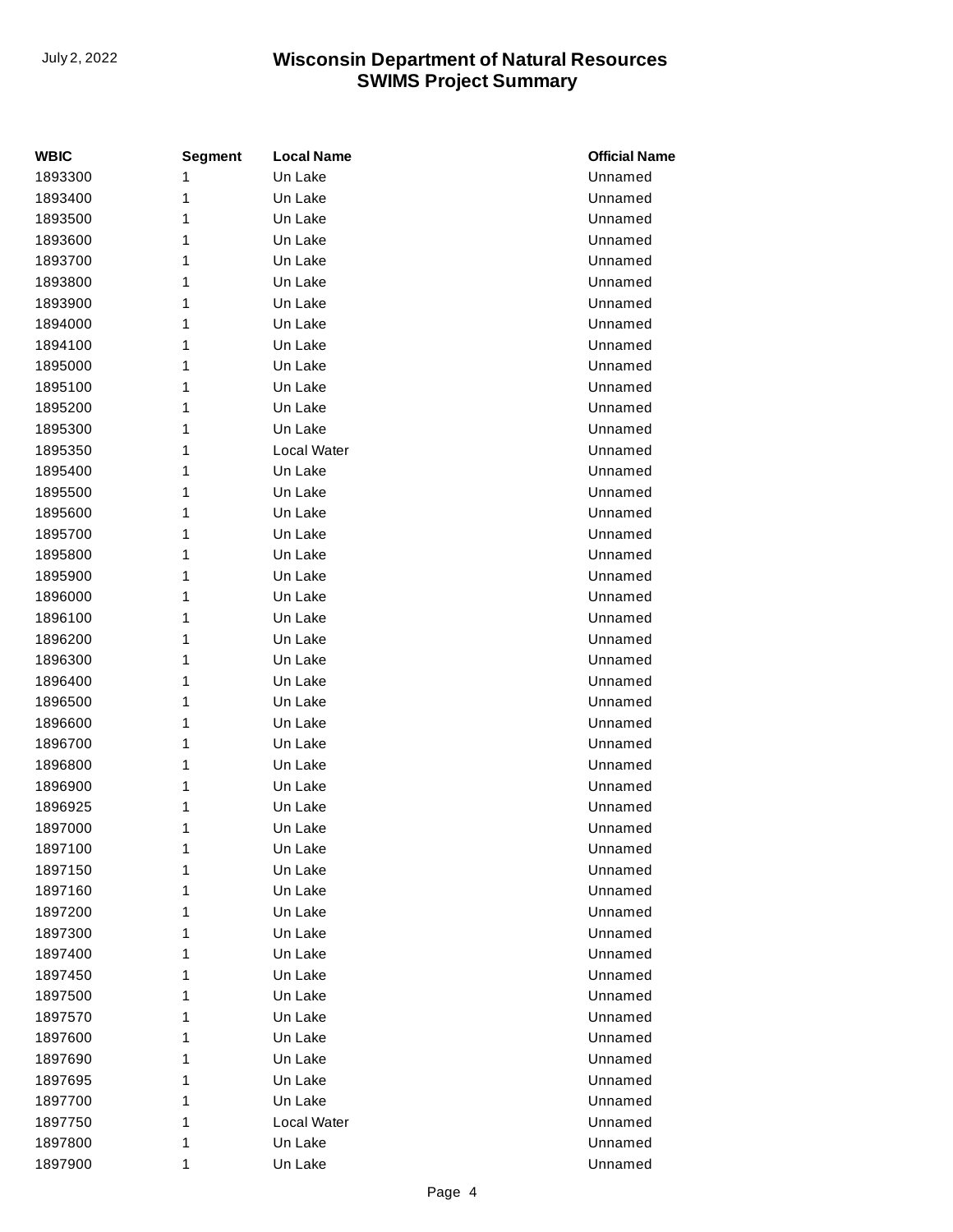| WBIC    | <b>Segment</b> | <b>Local Name</b>   | <b>Official Name</b> |
|---------|----------------|---------------------|----------------------|
| 1897925 | 1              | Un Lake             | Unnamed              |
| 1898000 | 1              | Un Lake             | Unnamed              |
| 1898100 | 1              | Un Lake             | Unnamed              |
| 1898200 | 1              | Un Lake             | Unnamed              |
| 1898300 | 1              | Un Lake             | Unnamed              |
| 1898400 | 1              | Un Lake             | Unnamed              |
| 1898500 | 1              | <b>Unnamed Lake</b> | Unnamed              |
| 1898600 | 1              | Un Lake             | Unnamed              |
| 1898700 | 1              | Un Lake             | Unnamed              |
| 1898800 | 1              | Un Lake             | Unnamed              |
| 1898900 | 1              | Un Lake             | Unnamed              |
| 1899000 | 1              | Un Lake             | Unnamed              |
| 1902300 | 1              | Un Lake             | Unnamed              |
| 1902400 | 1              | Un Lake             | Unnamed              |
| 1902500 | 1              | Un Lake             | Unnamed              |
| 1902600 | 1              | Un Lake             | Unnamed              |
| 1902700 | 1              | Un Lake             | Unnamed              |
| 1902800 | 1              | Un Lake             | Unnamed              |
| 1902900 | 1              | Un Lake             | Unnamed              |
| 1903000 | 1              | Un Lake             | Unnamed              |
| 1903100 | 1              | Un Lake             | Unnamed              |
| 1903200 | 1              | Un Lake             | Unnamed              |
| 1903280 | 1              | Un Lake             | Unnamed              |
| 1903300 | 1              | Un Lake             | Unnamed              |
| 1903500 | 1              | Un Lake             | Unnamed              |
| 1903600 | 1              | Un Lake             | Unnamed              |
| 1903700 | 1              | Un Lake             | Unnamed              |
| 1903800 | 1              | Un Lake             | Unnamed              |
| 1903900 | 1              | Un Lake             | Unnamed              |
| 1904000 | 1              | Un Lake             | Unnamed              |
| 1904100 | 1              | Local Water         | Unnamed              |
| 1904200 | 1              | Un Lake             | Unnamed              |
| 1904300 | 1              | Un Lake             | Unnamed              |
| 1904400 | 1              | Un Lake             | Unnamed              |
| 1904500 | 1              | Un Lake             | Unnamed              |
| 1904600 | 1              | Un Lake             | Unnamed              |
| 1904700 | 1              | Un Lake             | Unnamed              |
| 1904800 | 1              | Un Lake             | Unnamed              |
| 1904900 | 1              | Un Lake             | Unnamed              |
| 1905000 | 1              | Un Lake             | Unnamed              |
| 1905100 | 1              | Un Lake             | Unnamed              |
| 1905200 | 1              | Un Lake             | Unnamed              |
| 1905300 | 1              | Un Lake             | Unnamed              |
| 1905400 | 1              | Un Lake             | Unnamed              |
| 1905500 | 1              | Un Lake             | Unnamed              |
| 1905600 | 1              | Un Lake             | Unnamed              |
| 1905700 | 1              | Un Lake             | Unnamed              |
| 1905800 | 1              | Un Lake             | Unnamed              |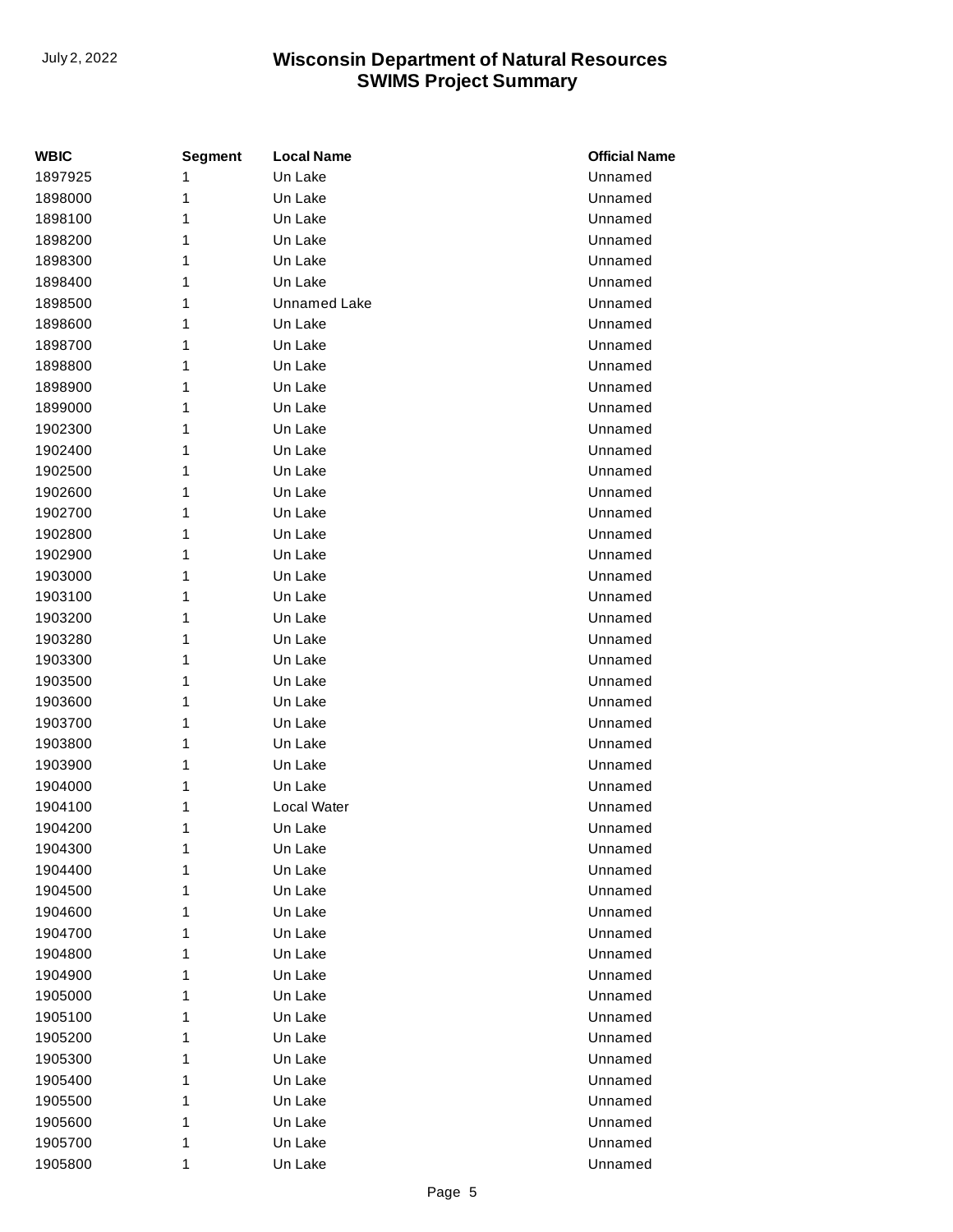| WBIC    | Segment | <b>Local Name</b> | <b>Official Name</b> |
|---------|---------|-------------------|----------------------|
| 1905900 | 1       | Un Lake           | Unnamed              |
| 1906000 | 1       | Un Lake           | Unnamed              |
| 1906100 | 1       | Un Lake           | Unnamed              |
| 1906300 | 1       | Un Lake           | Unnamed              |
| 1906400 | 1       | Un Lake           | Unnamed              |
| 1906500 | 1       | Un Lake           | Unnamed              |
| 1906600 | 1       | Un Lake           | Unnamed              |
| 1906700 | 1       | Un Lake           | Unnamed              |
| 1906800 | 1       | Un Lake           | Unnamed              |
| 1906900 | 1       | Un Lake           | Unnamed              |
| 1907000 | 1       | Un Lake           | Unnamed              |
| 1907050 | 1       | Local Water       | Unnamed              |
| 1907100 | 1       | Un Lake           | Unnamed              |
| 1907200 | 1       | Un Lake           | Unnamed              |
| 1907300 | 1       | Un Lake           | Unnamed              |
| 1907400 | 1       | Un Lake           | Unnamed              |
| 1907500 | 1       | Un Lake           | Unnamed              |
| 1907600 | 1       | Un Lake           | Unnamed              |
| 1907700 | 1       | Un Lake           | Unnamed              |
| 1907800 | 1       | Un Lake           | Unnamed              |
| 1907900 | 1       | Un Lake           | Unnamed              |
| 1908000 | 1       | Un Lake           | Unnamed              |
| 1908100 | 1       | Un Lake           | Unnamed              |
| 1908200 | 1       | Un Lake           | Unnamed              |
| 1908300 | 1       | Un Lake           | Unnamed              |
| 1908400 | 1       | Un Lake           | Unnamed              |
| 1908500 | 1       | Un Lake           | Unnamed              |
| 1908650 | 1       | Local Water       | Unnamed              |
| 1908700 | 1       | Un Lake           | Unnamed              |
| 1908800 | 1       | Un Lake           | Unnamed              |
| 1908900 | 1       | Un Lake           | Unnamed              |
| 1909000 | 1       | Un Lake           | Unnamed              |
| 1909100 | 1       | Un Lake           | Unnamed              |
| 1909200 | 1       | Un Lake           | Unnamed              |
| 1909300 | 1       | Un Lake           | Unnamed              |
| 1909400 | 1       | Un Lake           | Unnamed              |
| 1909600 | 1       | Un Lake           | Unnamed              |
| 1909700 | 1       | Un Lake           | Unnamed              |
| 1909800 | 1       | Un Lake           | Unnamed              |
| 1909900 | 1       | Un Lake           | Unnamed              |
| 1910000 | 1       | Un Lake           | Unnamed              |
| 1910100 | 1       | Un Lake           | Unnamed              |
| 1910200 | 1       | Un Lake           | Unnamed              |
| 1910300 | 1       | Un Lake           | Unnamed              |
| 1910400 | 1       | Un Lake           | Unnamed              |
| 1910500 | 1       | Un Lake           | Unnamed              |
| 1910600 | 1       | Un Lake           | Unnamed              |
| 1910700 | 1       | Un Lake           | Unnamed              |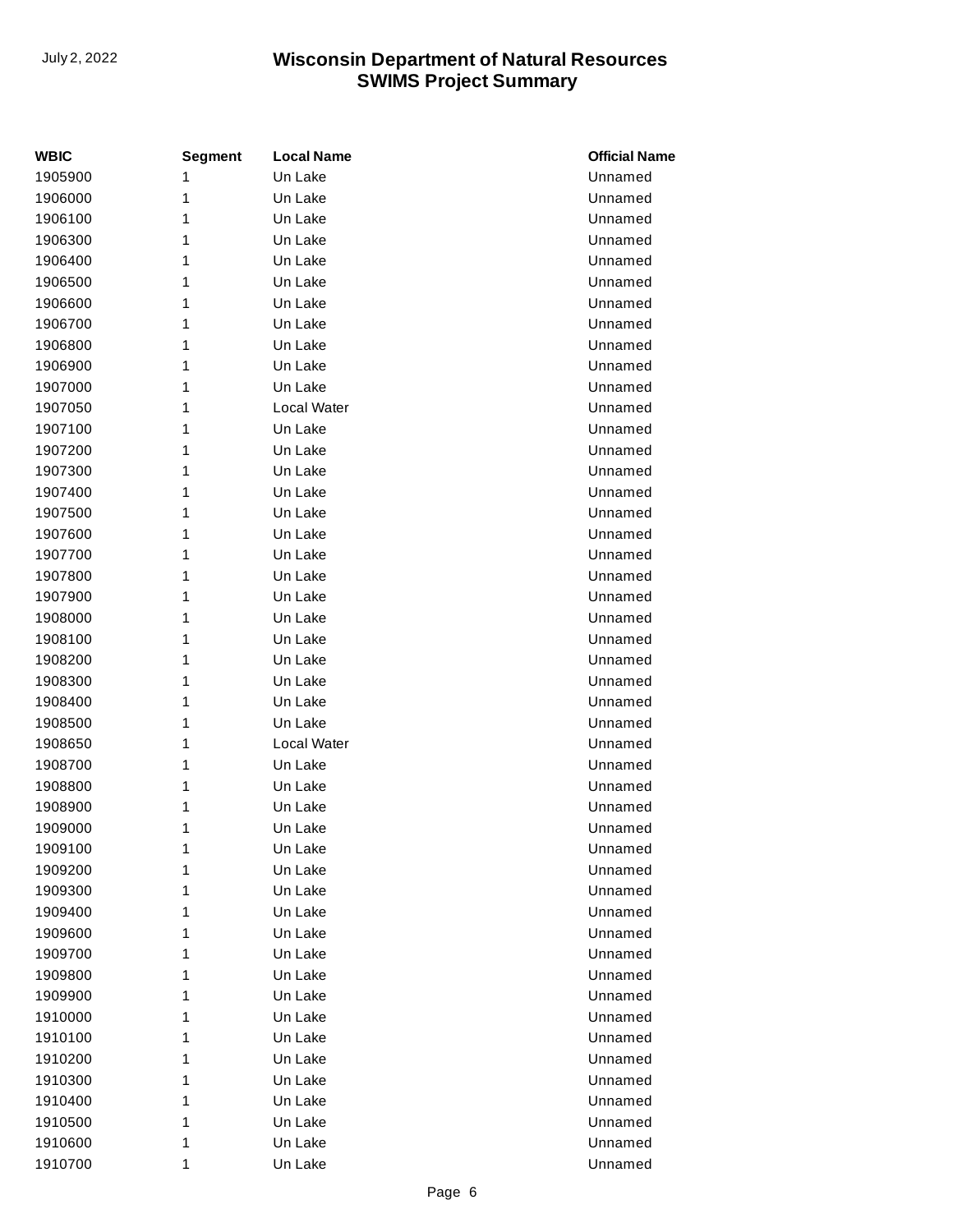| WBIC    | <b>Segment</b> | <b>Local Name</b>   | <b>Official Name</b> |
|---------|----------------|---------------------|----------------------|
| 1910800 | 1              | Un Lake             | Unnamed              |
| 1910900 | 1              | Un Lake             | Unnamed              |
| 1911000 | 1              | Un Lake             | Unnamed              |
| 1911100 | 1              | Un Lake             | Unnamed              |
| 1911200 | 1              | Un Lake             | Unnamed              |
| 1911300 | 1              | Un Lake             | Unnamed              |
| 1911400 | 1              | Un Lake             | Unnamed              |
| 1911500 | 1              | Un Lake             | Unnamed              |
| 1911600 | 1              | Un Lake             | Unnamed              |
| 1911700 | 1              | Un Lake             | Unnamed              |
| 1911800 | 1              | Un Lake             | Unnamed              |
| 1911900 | 1              | Un Lake             | Unnamed              |
| 1912000 | 1              | Un Lake             | Unnamed              |
| 1912100 | 1              | Un Lake             | Unnamed              |
| 1912200 | 1              | Un Lake             | Unnamed              |
| 1912300 | 1              | Un Lake             | Unnamed              |
| 1912400 | 1              | Un Lake             | Unnamed              |
| 1912500 | 1              | Un Lake             | Unnamed              |
| 1912600 | 1              | Un Lake             | Unnamed              |
| 1912700 | 1              | Un Lake             | Unnamed              |
| 1912800 | 1              | Un Lake             | Unnamed              |
| 1912900 | 1              | Un Lake             | Unnamed              |
| 1913000 | 1              | Un Lake             | Unnamed              |
| 1913100 | 1              | Un Lake             | Unnamed              |
| 1913200 | 1              | Un Lake             | Unnamed              |
| 1913300 | 1              | Un Lake             | Unnamed              |
| 1913400 | 1              | <b>Unnamed Lake</b> | Unnamed              |
| 1913500 | 1              | Un Lake             | Unnamed              |
| 1913700 | 1              | Un Lake             | Unnamed              |
| 1913800 | 1              | Un Lake             | Unnamed              |
| 1913900 | 1              | Un Lake             | Unnamed              |
| 1914000 | 1              | Un Lake             | Unnamed              |
| 1914100 | 1              | Un Lake             | Unnamed              |
| 1914200 | 1              | <b>Local Water</b>  | Unnamed              |
| 1914300 | 1              | Un Lake             | Unnamed              |
| 1914400 | 1              | Un Lake             | Unnamed              |
| 1914500 | 1              | Un Lake             | Unnamed              |
| 1914600 | 1              | Un Lake             | Unnamed              |
| 1914700 | 1              | Un Lake             | Unnamed              |
| 1914800 | 1              | Un Lake             | Unnamed              |
| 1914900 | 1              | Un Lake             | Unnamed              |
| 1915000 | 1              | Un Lake             | Unnamed              |
| 1915100 | 1              | Un Lake             | Unnamed              |
| 1915200 | 1              | Un Lake             | Unnamed              |
| 1915300 | 1              | Un Lake             | Unnamed              |
| 1915400 | 1              | Un Lake             | Unnamed              |
| 1915500 | 1              | Un Lake             | Unnamed              |
| 1915600 | 1              | Un Lake             | Unnamed              |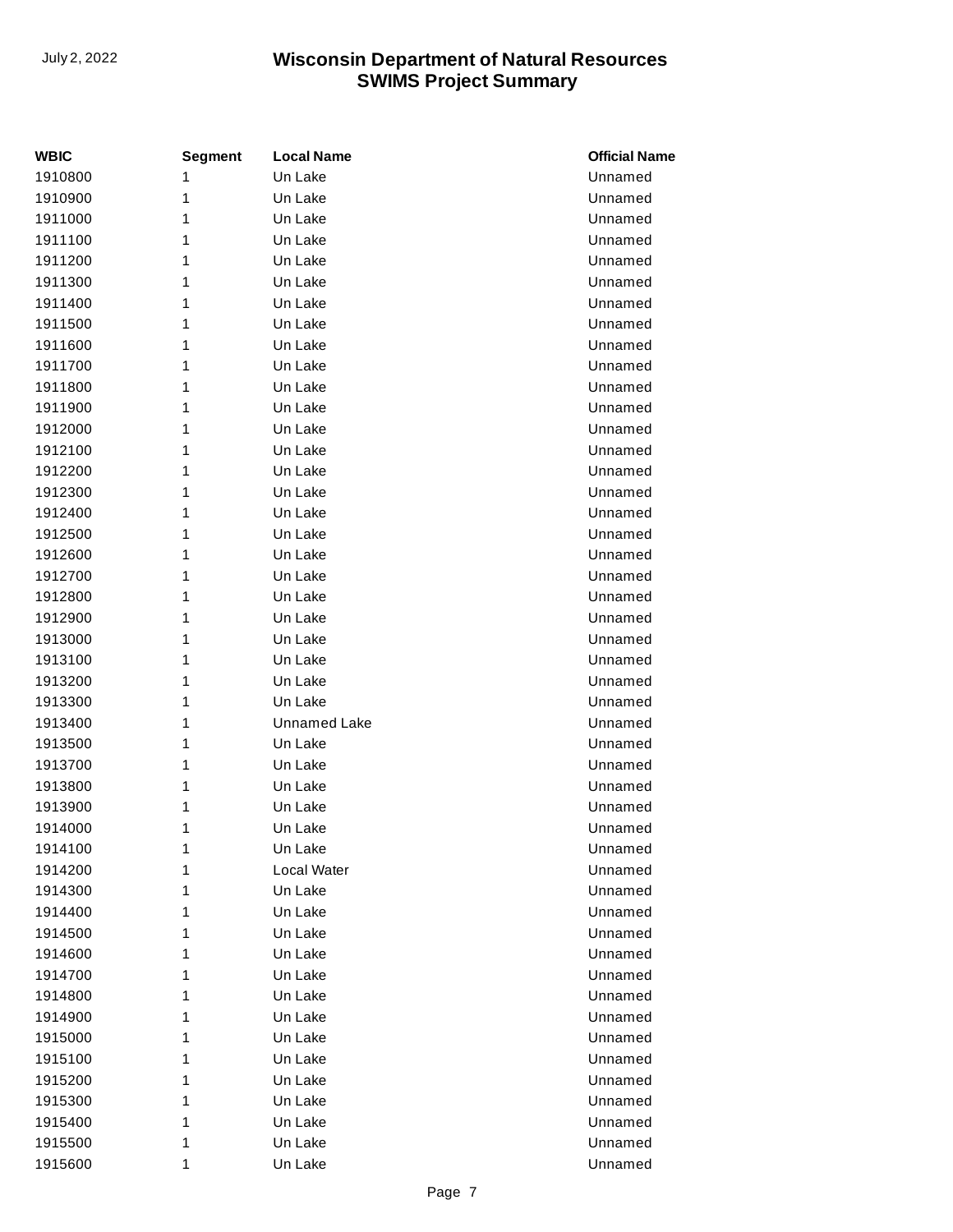| WBIC    | <b>Segment</b> | <b>Local Name</b>                    | <b>Official Name</b>        |
|---------|----------------|--------------------------------------|-----------------------------|
| 1915700 | 1              | Un Lake                              | Unnamed                     |
| 1915800 | 1              | Un Lake                              | Unnamed                     |
| 1915900 | 1              | Un Lake                              | Unnamed                     |
| 1916000 | 1              | Un Lake                              | Unnamed                     |
| 1916100 | 1              | Un Lake                              | Unnamed                     |
| 1916200 | 1              | Un Lake                              | Unnamed                     |
| 1916300 | 1              | Un Lake                              | Unnamed                     |
| 1916400 | 1              | Un Lake                              | Unnamed                     |
| 1916500 | 1              | Un Lake                              | Unnamed                     |
| 1916600 | 1              | Un Lake                              | Unnamed                     |
| 1916700 | 1              | Un Lake                              | Unnamed                     |
| 1916800 | 1              | Un Lake                              | Unnamed                     |
| 1921200 | 1              | Un Lake                              | Unnamed                     |
| 1925800 | 1              | Un Lake                              | Unnamed                     |
| 2043700 | 1              | <b>Upper Twin Lake</b>               | <b>Upper Twin Lake</b>      |
| 2044300 | 1              | <b>West Calkins Lake</b>             | <b>West Calkins Lake</b>    |
| 2044700 | 1              | Triple Lake, West                    | Triple Lake, West           |
| 2044900 | 1              | Weeks Lake, West                     | <b>Weeks Lakes</b>          |
| 2045700 | 1              | Wesley Lake                          | Wesley Lake                 |
| 2047200 | 1              | <b>Worden Lake</b>                   | Worden Lake                 |
| 2050000 | 5              | Chippewa River                       | Chippewa River              |
| 2050000 | 6              | Chippewa R At L Wissota              | Chippewa River              |
| 2050000 | 7              | Chippewa River                       | Chippewa River              |
| 2050000 | 8              | Chippewa River (At Holcombe Flowage) | Chippewa River              |
| 2050000 | 9              | Chippewa River                       | Chippewa River              |
| 2082400 | 4              | Eighteenmile Creek                   | Eighteenmile Creek          |
| 2082700 | 2              | <b>Running Valley Creek</b>          | <b>Running Valley Creek</b> |
| 2083150 | 1              | Creek 12-13 (T29N, R10W)             | Unnamed                     |
| 2084000 | 3              | Trout Creek (T30N, R10W)             | <b>Trout Creek</b>          |
| 2084300 | 1              | South Fork Trout Creek               | South Fork Trout Creek      |
| 2084400 | 1              | Un Lake                              | Unnamed                     |
| 2084700 | 1              | Beaver Creek (T31N, R10W)            | <b>Beaver Creek</b>         |
| 2086100 | 1              | Sand Creek                           | Sand Creek                  |
| 2086300 | 1              | <b>Spring Brook</b>                  | Spring Brook                |
| 2086400 | 1              | Creek 8-3 (T31N, R10W)               | Unnamed                     |
| 2091400 | 1              | <b>Beaver Creek</b>                  | <b>Beaver Creek</b>         |
| 2091900 | 1              | <b>Twin Lake West</b>                | Twin Lake, West             |
| 2092000 | 1              | <b>Twin Lake East</b>                | Twin Lake, East             |
| 2092200 | 1              | Un Lake                              | Unnamed                     |
| 2092400 | 1              | Little Pine Lake                     | Little Pine Lake            |
| 2092500 | 1              | Axehandle Lake                       | Axhandle Lake               |
| 2092700 | 1              | Dark Lake                            | Dark Lake                   |
| 2092800 | 1              | Silver Lake                          | Silver Lake                 |
| 2092900 | 1              | Pine Lake                            | Pine Lake                   |
| 2120800 | 5              | <b>Elk Creek</b>                     | <b>Elk Creek</b>            |
| 2121700 | 1              | Creek 17-11 (T28N, R10W)             | Unnamed                     |
| 2121900 | 1              | <b>Big Elk Creek</b>                 | <b>Big Elk Creek</b>        |
| 2122100 | 1              | Creek 5-16 (T28N, R10W)              | Unnamed                     |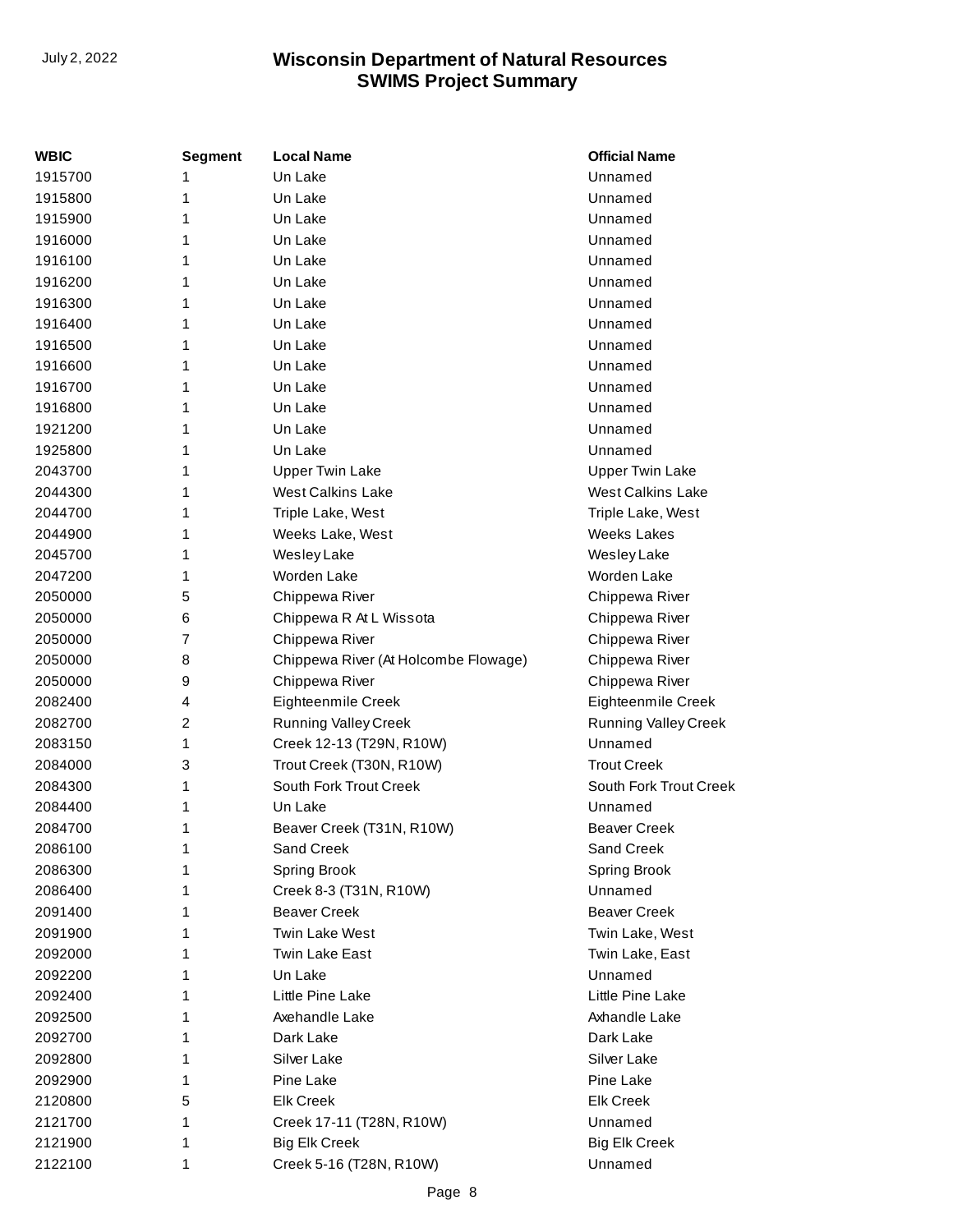| WBIC    | <b>Segment</b> | <b>Local Name</b>               | <b>Official Name</b>          |
|---------|----------------|---------------------------------|-------------------------------|
| 2122200 |                | Creek 4-2 (T28N, R10W)          | Unnamed                       |
| 2122300 | 1              | Creek 35-12 (T29N, R10W)        | Unnamed                       |
| 2125100 | 1              | Sherman Creek                   | <b>Sherman Creek</b>          |
| 2128200 | 1              | <b>Fivemile Creek</b>           | <b>Fivemile Creek</b>         |
| 2128700 | 2              | Sevenmile Creek                 | Sevenmile Creek               |
| 2128900 | 2              | Ninemile Creek (North)          | Ninemile Creek -North         |
| 2129600 | 1              | Pine Creek (T27N, R7W)          | <b>Pine Creek</b>             |
| 2133300 | 1              | Hay Creek (T28N, R5W)           | Hay Creek                     |
| 2133300 | 2              | Hay Creek                       | Hay Creek                     |
| 2134100 | 1              | Un Lake                         | Unnamed                       |
| 2134200 | 2              | Muskrat Creek                   | <b>Muskrat Creek</b>          |
| 2134400 | 2              | Unnamed Trib to Muskrat Cr      | Unnamed                       |
| 2146000 | 1              | <b>Wolf River</b>               | <b>Wolf River</b>             |
| 2146000 | 3              | <b>Wolf River</b>               | <b>Wolf River</b>             |
| 2146000 | 4              | <b>Wolf River</b>               | <b>Wolf River</b>             |
| 2146100 | 2              | Swim Creek (Swan)               | Swim Creek                    |
| 2146600 | 1              | Roger Creek                     | Roger Creek                   |
| 2146800 | 1              | <b>Local Water</b>              | Unnamed                       |
| 2146900 | 1              | <b>Local Water</b>              | Unnamed                       |
| 2147000 |                | <b>Local Water</b>              | Unnamed                       |
| 2147200 | 1              | Chapman Lake                    | Chapman Lake                  |
| 2147300 | 1              | Little Otter Creek              | Little Otter Creek            |
| 2150200 | 1              | <b>Hallie Lake</b>              | Lake Hallie, Lake Hallie 2    |
| 2150300 | 1              | Beaver Creek (T28N, R9W)        | <b>Beaver Creek</b>           |
| 2150400 | 1              | Trout Creek (T28N, R9W)         | <b>Trout Creek</b>            |
| 2150600 | 1              | Duncan Creek                    | Duncan Creek                  |
| 2150600 | 2              | Duncan Creek                    | Duncan Creek                  |
| 2150600 | 3              | Duncan Creek                    | Duncan Creek                  |
| 2150600 | 4              | Duncan Creek                    | Duncan Creek                  |
| 2150800 | 1              | Glen Lock Lake                  | Star Lake                     |
| 2151000 | 1              | Glen Loch Flowage               | Glen Loch Flowage             |
| 2151200 | 1              | Tilden Mill Pond                | Tilden Mill Pond              |
| 2151300 | 1              | Unnamed 13-7 (Tilden Creek)     | Unnamed                       |
| 2151300 | 2              | Tilden Cr                       | Unnamed                       |
| 2151400 | 1              | Little Hay Creek                | Little Hay Creek              |
| 2151400 | 2              | Little Hay Creek                | Little Hay Creek              |
| 2151400 | 4              | Little Hay Creek                | Little Hay Creek              |
| 2151500 | 2              | Hay Creek(T30N, R9W)            | Hay Creek                     |
| 2151550 | 1              | Creek 32-3 (T30N, R9W)          | Unnamed                       |
| 2151600 | 1              | Creek 36-6 (T30N, R10W)         | Unnamed                       |
| 2151700 | 1              | Creek 36-6 T30n R10w            | Unnamed                       |
| 2151900 | 1              | TRIBUTARY TO DUNCAN CREEK       | Unnamed                       |
| 2152100 | 1              | Como Lake                       | Como Lake (Bloomer Mill Pond) |
| 2152300 | 1              | Como Creek                      | Como Creek                    |
| 2152400 | 1              | Unnamed Creek 1-16 (T30N, R10W) | North Fork Como Creek         |
| 2152600 | 1              | Chippewa Falls Flowage          | Chippewa Falls Flowage 5555   |
| 2152800 | 1              | Wissota Lake                    | Lake Wissota                  |
| 2152800 | 2              | Little Lake Wissota             | Lake Wissota                  |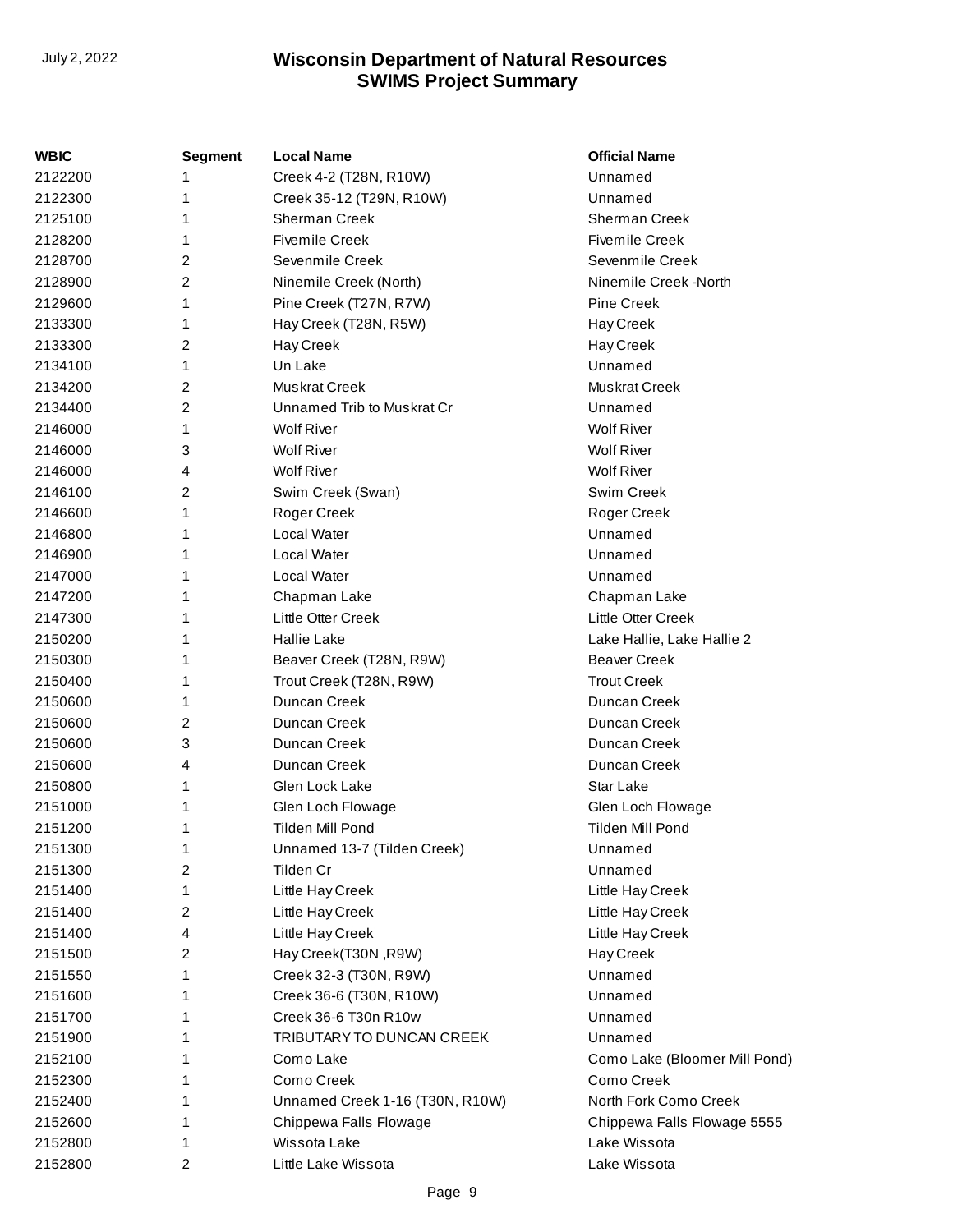| WBIC    | Segment | <b>Local Name</b>             | <b>Official Name</b>     |
|---------|---------|-------------------------------|--------------------------|
| 2152800 | 3       | Moon Bay                      | Lake Wissota             |
| 2152800 | 4       | Lake Wissota State Park Beach | Lake Wissota             |
| 2152900 | 1       | <b>Frederick Creek</b>        | <b>Frederick Creek</b>   |
| 2153000 | 1       | <b>Stillson Creek</b>         | <b>Stillson Creek</b>    |
| 2153200 | 1       | <b>Paint Creek</b>            | <b>Paint Creek</b>       |
| 2153300 | 1       | South Fork Paint Creek        | South Fork Paint Creek   |
| 2153500 | 1       | <b>Silver Creek</b>           | <b>Silver Creek</b>      |
| 2153600 | 1       | <b>Brown Creek</b>            | <b>Brown Creek</b>       |
| 2153700 | 1       | <b>Clear Creek</b>            | Clear Creek              |
| 2153800 | 1       | <b>Wildcat Creek</b>          | <b>Wildcat Creek</b>     |
| 2154000 | 1       | <b>Alder Creek</b>            | <b>Alder Creek</b>       |
| 2154200 | 1       | Sherman Creek                 | Sherman Creek            |
| 2154500 | 1       | Yellow River                  | Yellow River             |
| 2154600 | 1       | Drywood Creek                 | Drywood Creek            |
| 2154700 | 1       | Dutch Creek                   | <b>Dutch Creek</b>       |
| 2154800 | 1       | <b>Big Drywood Creek</b>      | <b>Big Drywood Creek</b> |
| 2154900 | 1       | Seth Creek                    | <b>Seth Creek</b>        |
| 2155000 | 1       | <b>Chap Creek</b>             | Chap Creek               |
| 2155100 | 1       | Little Drywood Creek          | Little Drywood Creek     |
| 2155200 | 1       | <b>Iron Creek</b>             | Iron Creek               |
| 2155600 | 1       | Unnamed Trib to Yellow River  | Unnamed                  |
| 2155900 | 1       | <b>Hennon Creek</b>           | Hennon Creek             |
| 2156000 | 1       | Slaughter House               | Slaughterhouse Creek     |
| 2156100 | 1       | Lotz Creek                    | Lotz Creek               |
| 2156200 | 1       | <b>Turner Creek</b>           | <b>Turner Creek</b>      |
| 2156300 | 1       | <b>Coldwater Creek</b>        | <b>Coldwater Creek</b>   |
| 2156400 | 1       | Unnamed Trib to Yellow R      | Unnamed                  |
| 2156500 | 1       | Un Lake                       | Unnamed                  |
| 2156700 | 1       | <b>Withrow Lake</b>           | <b>Withrow Lake</b>      |
| 2156800 | 1       | <b>Otter Creek</b>            | <b>Otter Creek</b>       |
| 2156800 | 2       | <b>Otter Creek</b>            | <b>Otter Creek</b>       |
| 2157000 | 1       | Otter Lake                    | Otter Lake (Brown)       |
| 2157700 | 1       | Hay Creek                     | Hay Creek                |
| 2157800 | 1       | Pike Creek                    | Pike Creek               |
| 2157900 | 1       | Pike Lake                     | Pike Lake                |
| 2158100 | 1       | Un Lake                       | Unnamed                  |
| 2158200 | 1       | <b>Christmas Creek</b>        | <b>Christmas Creek</b>   |
| 2158200 | 2       | <b>Christmas Creek</b>        | <b>Christmas Creek</b>   |
| 2158400 | 1       | <b>Elder Creek</b>            | <b>Elder Creek</b>       |
| 2159300 | 1       | Un Lake                       | Unnamed                  |
| 2159400 | 1       | Raven Lake                    | Raven Lake               |
| 2168700 | 1       | Jim Creek                     | Jim Creek                |
| 2168800 | 1       | Jim Lake                      | Jim Lake                 |
| 2168900 | 1       | O'Neill Creek                 | O'Neil Creek             |
| 2169000 | 1       | McCann Creek                  | McCann Creek             |
| 2169100 | 1       | Un Lake                       | Unnamed                  |
| 2169200 | 1       | Round Lake T32 R9w S14        | Round Lake               |
| 2169400 | 1       | Un Lake                       | Unnamed                  |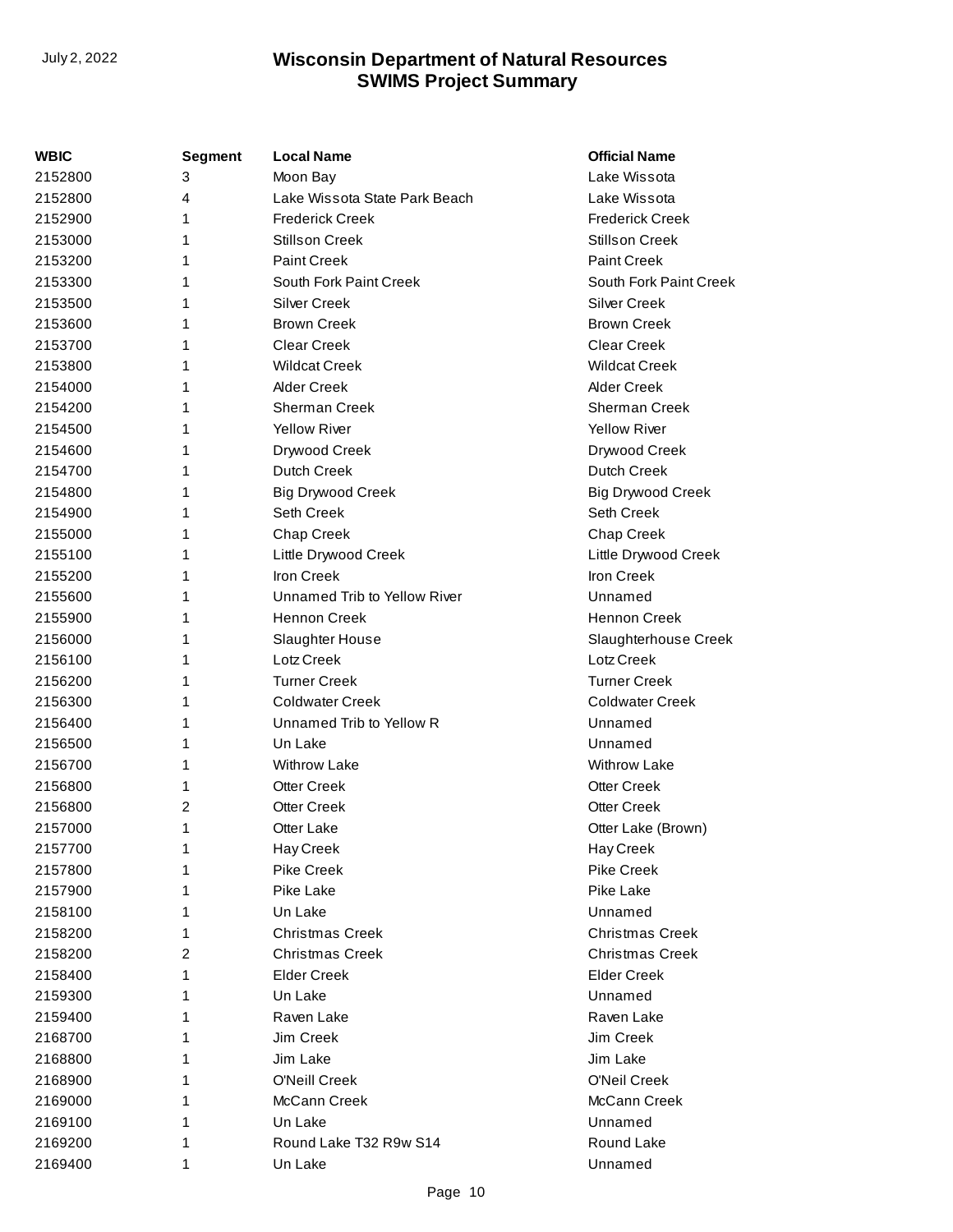| <b>WBIC</b> | Segment | <b>Local Name</b>               | <b>Official Name</b>            |
|-------------|---------|---------------------------------|---------------------------------|
| 2169500     | 1       | Un Lake                         | Unnamed                         |
| 2169800     | 1       | Un Lake                         | Unnamed                         |
| 2169900     | 1       | Un Lake                         | Unnamed                         |
| 2170000     | 1       | Un Lake                         | Unnamed                         |
| 2170200     | 1       | Little Buck Lake                | Little Buck Lake                |
| 2170300     | 1       | <b>Big Buck Lake</b>            | <b>Big Buck Lake</b>            |
| 2170400     | 1       | Round Lake                      | Round Lake                      |
| 2170800     | 1       | Long Lake                       | Long Lake                       |
| 2170900     | 1       | Un Lake                         | Unnamed                         |
| 2171000     | 1       | <b>Cornell Lake</b>             | Cornell Lake                    |
| 2171200     | 1       | Marsh-Miller Lake               | Marsh-Miller Lake (Mill Pond)   |
| 2171400     | 1       | Mary Jane No.2                  | Mary Jane Lake                  |
| 2171500     | 1       | Mary Jane Lake No.1             | Mary Jane Lake                  |
| 2171600     | 1       | Rock Lake                       | Rock Lake                       |
| 2171800     | 1       | Mud Lake                        | Mud Lake                        |
| 2172100     | 1       | Un Lake                         | Unnamed                         |
| 2172200     | 1       | West Lake                       | West Lake                       |
| 2172300     | 1       | Un Lake                         | Unnamed                         |
| 2172500     | 1       | Un Lake                         | Unnamed                         |
| 2172600     | 1       | Town Line Lake                  | <b>Town Line Lake</b>           |
| 2172650     | 1       | Local Water                     | Unnamed                         |
| 2172800     | 1       | O'Neil Creek Flowage #2         | O'Neil Creek Flowage #2         |
| 2173000     | 1       | O'Neil Creek Flowage Number One | O'Neil Creek Flowage Number One |
| 2173100     | 1       | Un Lake                         | Unnamed                         |
| 2173200     | 1       | Un Lake                         | Unnamed                         |
| 2173300     | 1       | <b>Highland Lake</b>            | <b>Highland Lake</b>            |
| 2173400     | 1       | Lowland Lake                    | Lowland Lake                    |
| 2173600     | 1       | Un Lake                         | Unnamed                         |
| 2173700     | 1       | Un Lake                         | Unnamed                         |
| 2173800     | 1       | Un Lake                         | Unnamed                         |
| 2173900     | 1       | Popple Lake                     | Popple Lake                     |
| 2174300     | 1       | Un Lake                         | Unnamed                         |
| 2174400     | 1       | Mud Lake                        | Mud Lake                        |
| 2174700     | 1       | Old Abe Lake                    | Old Abe Lake                    |
| 2174750     | 1       | Creek 17-13 (T30N, R7W)         | Unnamed                         |
| 2174800     | 1       | <b>Cushing Creek</b>            | <b>Cushing Creek</b>            |
| 2174900     | 1       | Cobban Creek                    | Cobban Creek                    |
| 2175000     | 1       | Minnie Creek                    | Minnie Creek                    |
| 2175100     | 1       | North Fork Bob Creek            | North Fork Bob Creek            |
| 2175200     | 1       | South Fork Bob Creek            | South Fork Bob Creek            |
| 2175200     | 2       | South Fork Bob Creek            | South Fork Bob Creek            |
| 2175400     | 1       | Un Lake                         | Unnamed                         |
| 2175600     | 1       | Un Lake                         | Unnamed                         |
| 2175700     | 1       | <b>Finley Lake</b>              | <b>Finley Lake</b>              |
| 2175800     | 1       | Un Lake                         | Unnamed                         |
| 2175900     | 1       | Firth Lake Creek                | Firth Lake Outlet Creek         |
| 2176100     | 1       | Un Lake                         | Unnamed                         |
| 2176200     | 1       | Firth Lake                      | Firth Lake                      |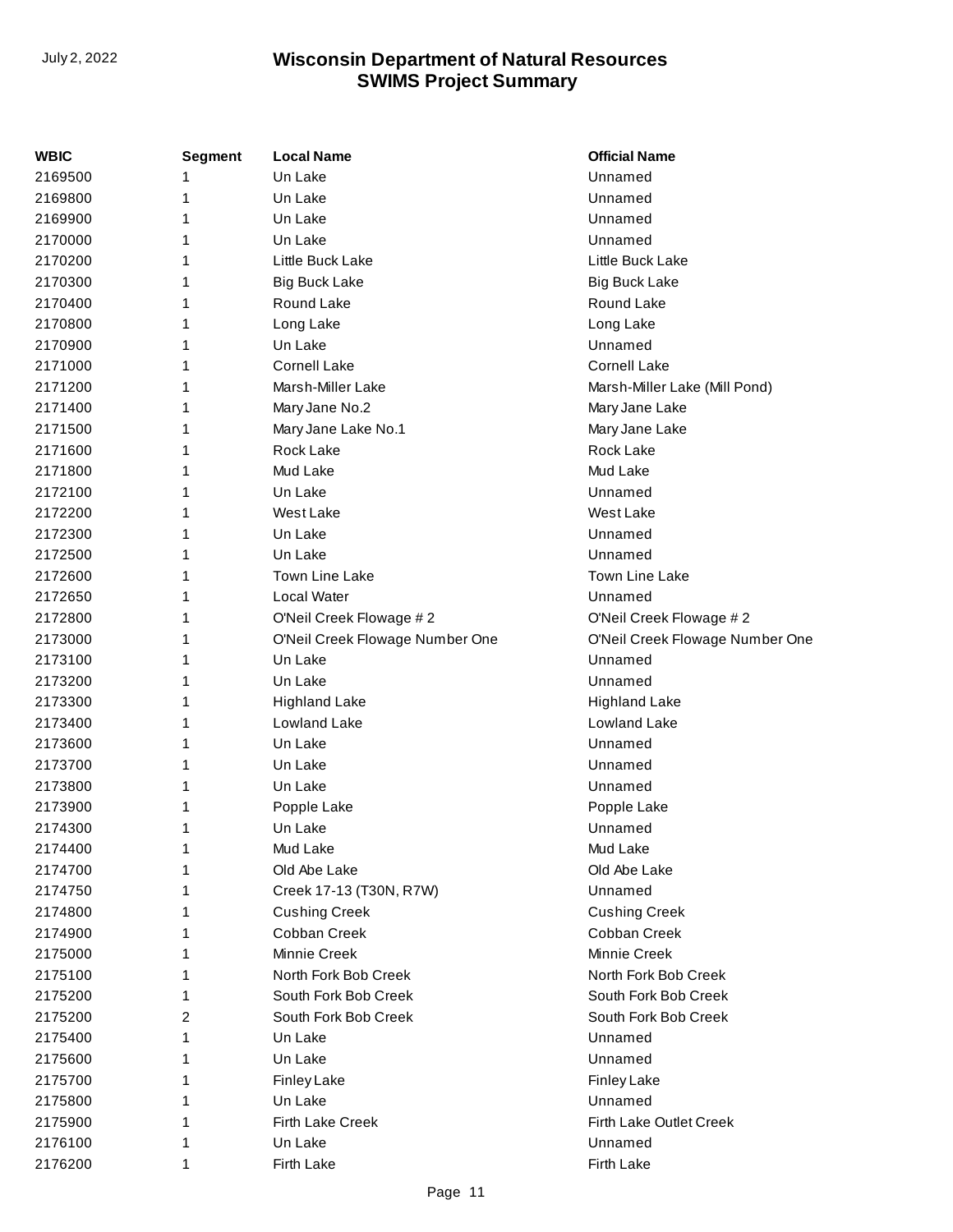| WBIC    | <b>Segment</b> | <b>Local Name</b>                     | <b>Official Name</b>       |
|---------|----------------|---------------------------------------|----------------------------|
| 2176300 | 1              | <b>Spring Creek</b>                   | <b>Spring Creek</b>        |
| 2176300 | 2              | <b>Spring Creek</b>                   | <b>Spring Creek</b>        |
| 2176500 | 1              | Spring Creek Flowage No.1             | Spring Creek Flowage No. 1 |
| 2176800 | 1              | Un Lake                               | Unnamed                    |
| 2176900 | 1              | Un Lake                               | Unnamed                    |
| 2177000 | 1              | Un Lake                               | Unnamed                    |
| 2177100 | 1              | Un Lake                               | Unnamed                    |
| 2177300 | 1              | Spring Creek Flowage No.2             | Spring Creek Flowage No. 2 |
| 2177400 | 1              | Unnamed Lake                          | Unnamed                    |
| 2177600 | 1              | Smith Lake                            | Smith Lake                 |
| 2177700 | 1              | Jerome Lake                           | Jerome Lake                |
| 2177900 | 1              | Un Lake                               | Unnamed                    |
| 2178100 | 1              | Oliver Lake No. 1                     | <b>Oliver Lakes</b>        |
| 2178200 | 1              | Oliver Lake No.2                      | <b>Oliver Lakes</b>        |
| 2178300 | 1              | Oliver Lake No. 3                     | Oliver Lakes               |
| 2178400 | 1              | <b>Bob Lake</b>                       | <b>Bob Lake</b>            |
| 2178500 | 1              | Little Bob Lake                       | Little Bob Lake            |
| 2178700 | 1              | Un Lake                               | Unnamed                    |
| 2178900 | 1              | Hay Meadow Flowage No. 1              | Hay Meadow Flowage No. 1   |
| 2179300 | 1              | Un Lake                               | Unnamed                    |
| 2179400 | 1              | <b>Barr Lake</b>                      | Barr Lake                  |
| 2179500 | 1              | Beaver Lake                           | Beaver Lake                |
| 2179600 | 1              | <b>Black Lake</b>                     | <b>Black Lake</b>          |
| 2179660 | 1              | Odd Lake                              | Odd Lake                   |
| 2179700 | 1              | Evergreen Lake                        | Evergreen Lake             |
| 2179800 | 1              | Sunfish Lake                          | Sunfish Lake               |
| 2179900 | 1              | Silver Bass Lake                      | Silver Bass Lake           |
| 2180100 | 1              | Hay Meadow Flowage No.2               | Hay Meadow Flowage         |
| 2180300 | 1              | <b>Tamarack Lake</b>                  | <b>Tamarack Lake</b>       |
| 2180500 | 1              | <b>Pickerel Lake</b>                  | Pickerel Lake              |
| 2180700 | 1              | Hay Meadow Flowage No.3               | Hay Meadow Flowage No. 3   |
| 2180900 | 1              | Hay Meadow Flowage No. 4              | Hay Meadow Flowage No. 4   |
| 2181000 | 1              | Lehman Creek                          | Leman Creek                |
| 2181100 | 1              | <b>French Creek</b>                   | <b>French Creek</b>        |
| 2181200 | 1              | <b>Clark Creek</b>                    | <b>Clark Creek</b>         |
| 2181400 | 1              | <b>Cornell Flowage</b>                | <b>Cornell Flowage</b>     |
| 2181400 | 2              | <b>Brunet Island State Park Beach</b> | <b>Cornell Flowage</b>     |
| 2181500 | 1              | <b>Fisher River</b>                   | <b>Fisher River</b>        |
| 2181600 | 1              | <b>Buck Creek</b>                     | <b>Buck Creek</b>          |
| 2181800 | 1              | Un Lake                               | Unnamed                    |
| 2182000 | 1              | <b>Beaver Creek</b>                   | <b>Beaver Creek</b>        |
| 2182200 | 1              | Mallard Flowage                       | Mallard Flowage            |
| 2182400 | 1              | Unnamed Trib to Fischer River         | Unnamed                    |
| 2184400 | 1              | Unnamed Lake                          | Unnamed                    |
| 2184600 | 1              | Un Lake                               | Unnamed                    |
| 2184900 | 1              | Holcombe Flowage North                | Holcombe Flowage           |
| 2184900 | 2              | Holcombe Flowage South                | Holcombe Flowage           |
| 2185100 | 1              | Un Lake                               | Unnamed                    |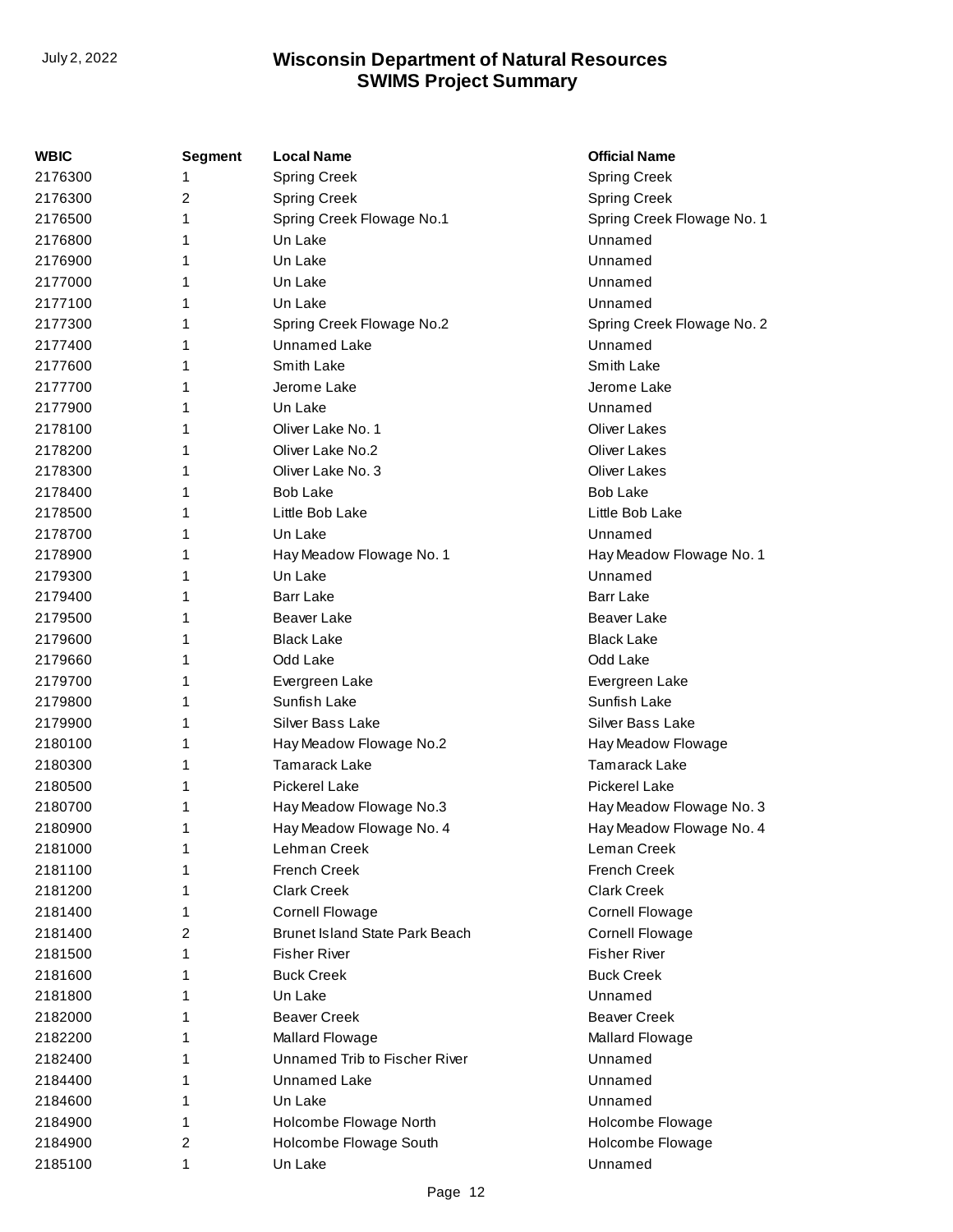| WBIC    | <b>Segment</b> | <b>Local Name</b>              | <b>Official Name</b>    |
|---------|----------------|--------------------------------|-------------------------|
| 2185200 |                | <b>Birch Creek</b>             | <b>Birch Creek</b>      |
| 2185800 | 1              | Miller Lake                    | Miller Lake             |
| 2185900 | 1              | Un Lake                        | Unnamed                 |
| 2186100 | 1              | Robinson Lake                  | Robinson Lake           |
| 2186200 | 1              | Larose Lake                    | LaRose Lake             |
| 2186300 | 1              | <b>Cranberry Creek</b>         | <b>Cranberry Creek</b>  |
| 2186355 | 1              | Un Lake                        | Unnamed                 |
| 2186360 | 1              | Un Lake                        | Unnamed                 |
| 2186500 | 1              | Horseshoe Flowage              | Horseshoe Flowage       |
| 2187000 | 1              | Jump River (Lower Main Stem)   | Jump River              |
| 2344100 | 1              | <b>Mud Creek</b>               | Mud Creek               |
| 2344400 | 1              | <b>Tealey Creek</b>            | <b>Tealey Creek</b>     |
| 2344500 | 1              | Un Lake                        | Unnamed                 |
| 2344700 | 1              | <b>Willow Creek</b>            | <b>Willow Creek</b>     |
| 2344800 | 1              | Un Lake                        | Unnamed                 |
| 2345000 | 1              | Willow Creek Flowage No.1      | Willow Creek Flowage C1 |
| 2345200 | 1              | Willow Creek Flowage #2        | Willow Creek Flowage #2 |
| 2345400 | 1              | Willow Creek Flowage #3        | Willow Creek Flowage #3 |
| 2345500 | 1              | Meadows Lake                   | Meadows Lake            |
| 2345600 | 1              | <b>Boiler Lake</b>             | <b>Boiler Lake</b>      |
| 2345600 | 2              | <b>Boiler Lake</b>             | <b>Boiler Lake</b>      |
| 2345700 | 1              | <b>Foster Creek</b>            | <b>Foster Creek</b>     |
| 2346000 | 1              | <b>Bradley Lake</b>            | <b>Bradley Lake</b>     |
| 2346100 | 1              | Foster Lake                    | Foster Lake             |
| 2346300 | 1              | Un Lake                        | Unnamed                 |
| 2346400 | 1              | Spence Lake                    | Spence Lake             |
| 2346500 | 1              | Local Water                    | Unnamed                 |
| 2346800 | 1              | Local Water                    | Unnamed                 |
| 2347000 | 1              | Picnic Lake                    | Picnic Lake             |
| 2347100 | 1              | Bass Lake # 5                  | <b>Bass Lakes</b>       |
| 2347200 | 1              | Bass Lake No. 4                | <b>Bass Lakes</b>       |
| 2347400 | 1              | Bass Lake No. 3                | <b>Bass Lakes</b>       |
| 2347500 | 1              | Deer Lake                      | Deer Lake               |
| 2347700 | 1              | Local Water                    | Unnamed                 |
| 2347725 | 1              | Local Water                    | Unnamed                 |
| 2347750 | 1              | Un Lake                        | Unnamed                 |
| 2347900 | 1              | Bass Lake No. 1                | <b>Bass Lake</b>        |
| 2348000 | 1              | Bass Lake No. 2                | <b>Bass Lake</b>        |
| 2348100 | 1              | Un Lake                        | Unnamed                 |
| 2348155 | 1              | Un Lake                        | Unnamed                 |
| 2348300 | 1              | Un Lake                        | Unnamed                 |
| 2348500 | 1              | Unnamed Lake (T32n R07w S30-1) | Lowers Lake             |
| 2348700 | 1              | <b>Plummer Lake</b>            | Plummer Lake            |
| 2348800 | 1              | Little Plummer Lake            | Little Plummer Lake     |
| 2350500 | 1              | Chain Lake                     | Chain Lake              |
| 2350800 | 1              | Schoolhouse Lake               | Schoolhouse Lake        |
| 2351000 |                | Granger Lake                   | Granger Lake            |
| 2351100 | 1              | <b>Calkins Lake</b>            | <b>Calkins Lake</b>     |
|         |                |                                |                         |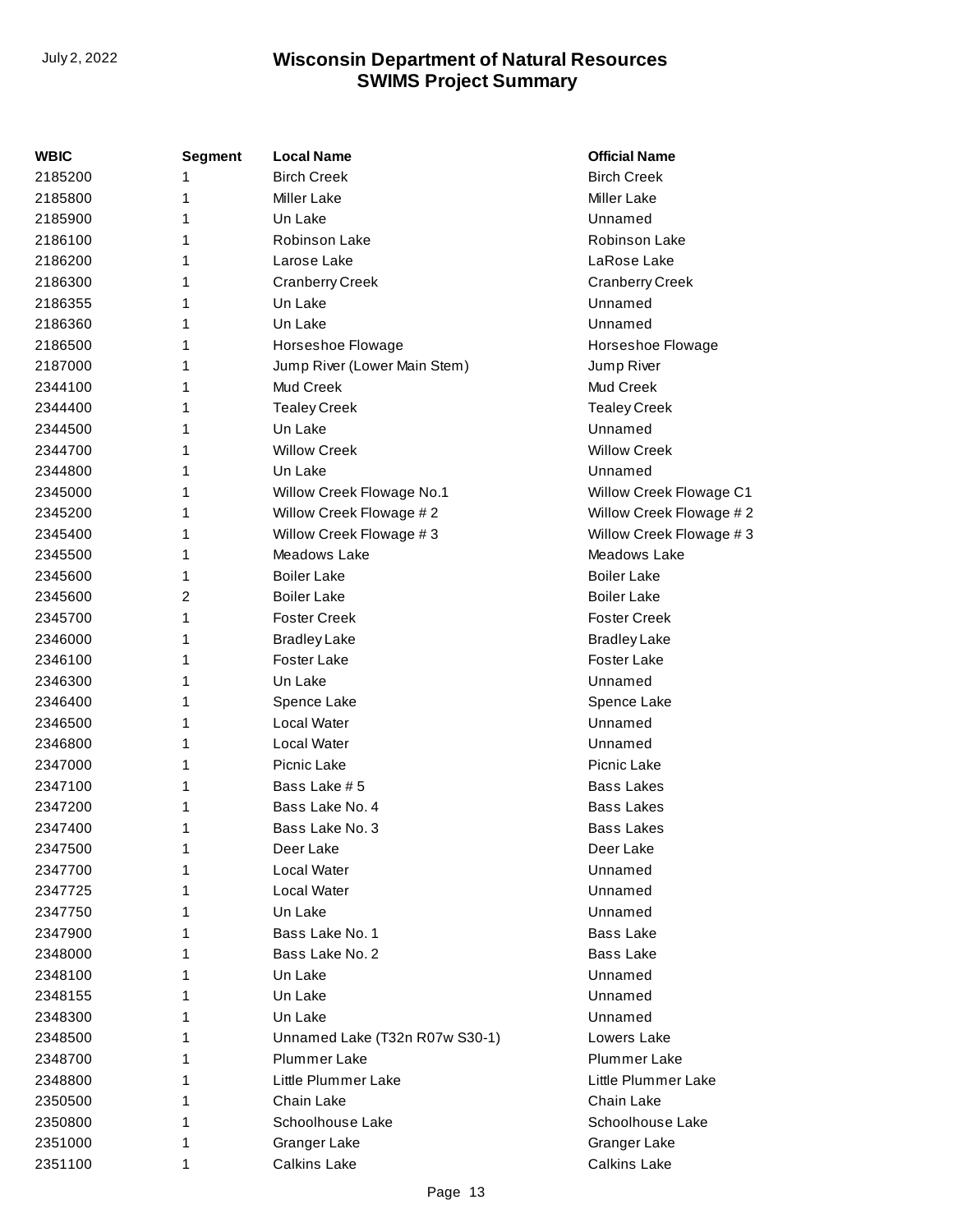| WBIC    | <b>Segment</b> | <b>Local Name</b>         | <b>Official Name</b> |
|---------|----------------|---------------------------|----------------------|
| 2351200 | 1              | <b>Cedar Creek</b>        | Cedar Creek          |
| 2351200 | $\overline{2}$ | <b>Cedar Creek</b>        | Cedar Creek          |
| 2351400 | 1              | Long Lake                 | Long Lake            |
| 2351600 | 1              | Un Lake                   | Unnamed              |
| 2351800 | 1              | Dark Lake                 | Dark Lake            |
| 2352000 | 1              | Larrabee Lake             | Larrabee Lake        |
| 2352200 | 1              | Herde Lake                | <b>Herde Lake</b>    |
| 2352400 | 1              | Tammarack Lake            | Tamarack Lake        |
| 2352500 | 1              | Henneman Lake             | Henneman Lake        |
| 2352700 | 1              | Cedar Lake                | Cedar Lake           |
| 2352800 | 1              | Number One Lake           | Number One Lake      |
| 2352900 | 1              | Number Two Lake           | Number Two Lake      |
| 2353000 | 1              | Number Three Lake         | Number Three Lake    |
| 2353100 | 1              | Number Four Lake          | Number Four Lake     |
| 2353200 | 1              | Sunfish Lake              | Sunfish Lake         |
| 2353600 | 1              | Sand Lake                 | Sand Lake            |
| 2353900 | 1              | Un Lake                   | Unnamed              |
| 3000012 | 1              | Local Water               | Unnamed              |
| 3000421 | 1              | Local Water               | Unnamed              |
| 3000426 | 1              | Local Water               | Unnamed              |
| 3000429 | 1              | Local Water               | Unnamed              |
| 5007987 | 1              | Unnamed Trib to Hay Cr    | Unnamed              |
| 5008105 | 1              | Tributary to Duncan Creek | Unnamed              |
| 5008210 | 1              | Unnamed Creek 29-11       | Unnamed              |
| 5009509 | 1              | Local Water               | Unnamed              |
| 5009631 | 1              | Local Water               | Unnamed              |
| 5010031 | 1              | Local Water               | Unnamed              |
| 5010146 | 1              | <b>Unnamed Stream</b>     | Unnamed              |
| 5010477 | 1              | Unnamed Creek 27-12       | Unnamed              |
| 5011108 | 1              | <b>Unnamed Stream</b>     | Unnamed              |
| 5011292 | 1              | Local Water               | Unnamed              |
| 5011442 | 1              | Local Water               | Unnamed              |
| 5011447 | 1              | Local Water               | Unnamed              |
| 5011608 | 1              | Local Water               | Unnamed              |
| 5011643 | 1              | Local Water               | Unnamed              |
| 5011696 | 1              | Local Water               | Unnamed              |
| 5011716 | 1              | Local Water               | Unnamed              |
| 5011755 | 1              | Local Water               | Unnamed              |
| 5011909 | 1              | Local Water               | Unnamed              |
| 5011923 | 1              | Local Water               | Unnamed              |
| 5011945 | 1              | <b>Unnamed Stream</b>     | Unnamed              |
| 5012320 | 1              | Local Water               | Unnamed              |
| 5525875 | 1              | Local Water               | Unnamed              |
| 5525894 | 1              | Local Water               | Unnamed              |
| 5525896 | 1              | Local Water               | Unnamed              |
| 5526125 | 1              | Local Water               | Unnamed              |
| 5526222 | 1              | Local Water               | Unnamed              |
| 5526223 | 1              | Local Water               | Unnamed              |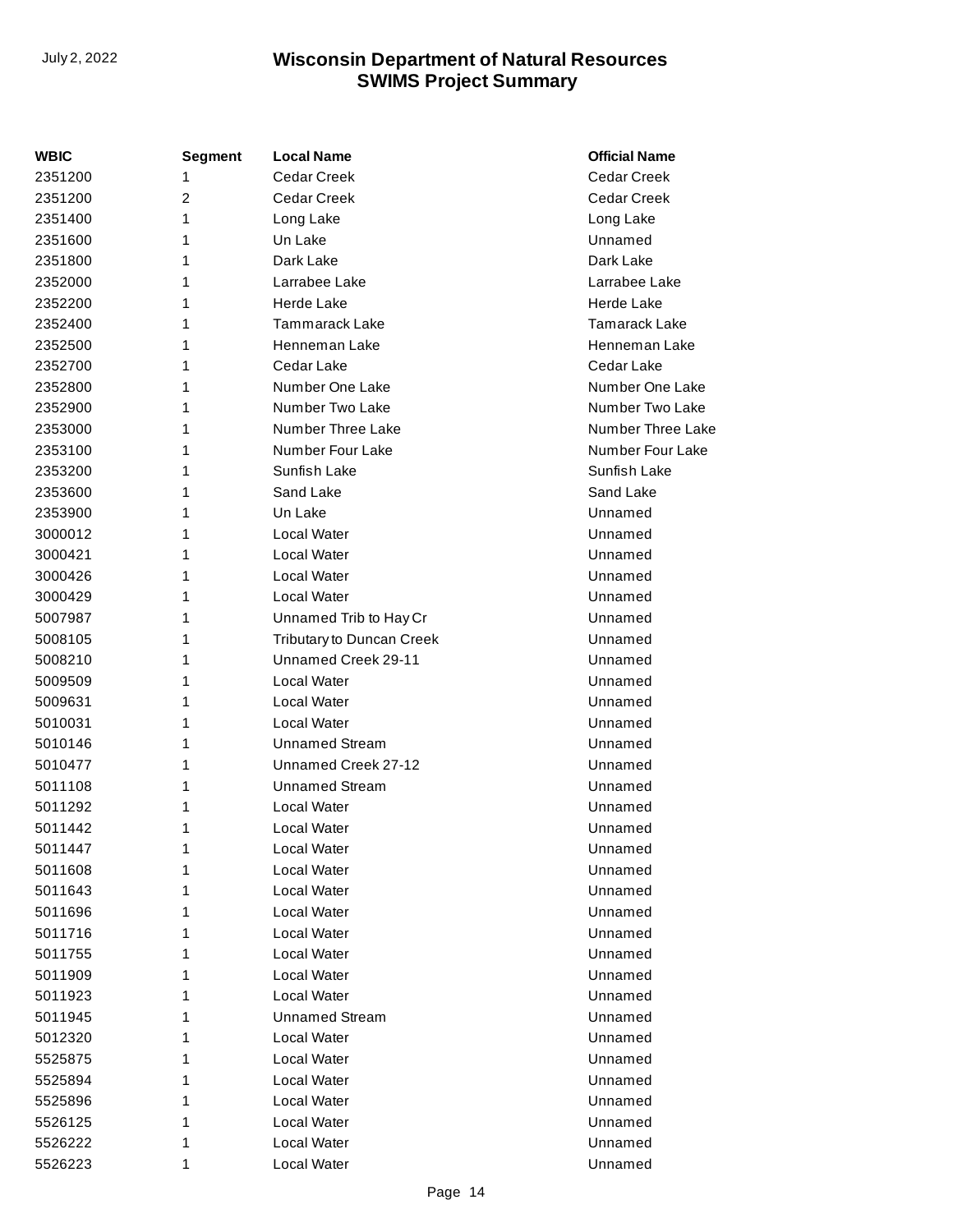| <b>WBIC</b> | <b>Segment</b> | <b>Local Name</b>   | <b>Official Name</b> |
|-------------|----------------|---------------------|----------------------|
| 5526272     | 1              | <b>Local Water</b>  | Unnamed              |
| 5526578     | 1              | Local Water         | Unnamed              |
| 5526593     | 1              | Local Water         | Unnamed              |
| 5526641     | 1              | Local Water         | Unnamed              |
| 5526682     | 1              | Local Water         | Unnamed              |
| 5526733     | 1              | <b>Local Water</b>  | Unnamed              |
| 5526780     | 1              | Local Water         | Unnamed              |
| 5526901     | 1              | Local Water         | Unnamed              |
| 5526950     | 1              | Local Water         | Unnamed              |
| 5527009     | 1              | Local Water         | Unnamed              |
| 5527190     | 1              | Local Water         | Unnamed              |
| 5527233     | 1              | Local Water         | Unnamed              |
| 5527239     | 1              | Local Water         | Unnamed              |
| 5527282     | 1              | Local Water         | Unnamed              |
| 5527300     | 1              | Local Water         | Unnamed              |
| 5527338     | 1              | <b>Unnamed Lake</b> | Unnamed              |
| 5527355     | 1              | Local Water         | Unnamed              |
| 5527390     | 1              | Local Water         | Unnamed              |
| 5527402     | 1              | Local Water         | Unnamed              |
| 5527431     | 1              | <b>Unnamed Lake</b> | Unnamed              |
| 5527437     | 1              | Local Water         | Unnamed              |
| 5527441     | 1              | <b>Local Water</b>  | Unnamed              |
| 5527472     | 1              | Local Water         | Unnamed              |
| 5527476     | 1              | Local Water         | Unnamed              |
| 5527508     | 1              | Local Water         | Unnamed              |
| 5527578     | 1              | Local Water         | Unnamed              |
| 5527585     | 1              | Local Water         | Unnamed              |
| 5527606     | 1              | Local Water         | Unnamed              |
| 5527664     | 1              | Local Water         | Unnamed              |
| 5527767     | 1              | <b>Local Water</b>  | Unnamed              |
| 5527885     | 1              | Local Water         | Unnamed              |
| 5527908     | 1              | Local Water         | Unnamed              |
| 5527924     | 1              | Local Water         | Unnamed              |
| 5527925     | 1              | Local Water         | Unnamed              |
| 5527965     | 1              | Local Water         | Unnamed              |
| 5527967     | 1              | Local Water         | Unnamed              |
| 5527987     | 1              | Local Water         | Unnamed              |
| 5528009     | 1              | Local Water         | Unnamed              |
| 5528011     | 1              | Local Water         | Unnamed              |
| 5528066     | 1              | Local Water         | Unnamed              |
| 5528126     | 1              | Local Water         | Unnamed              |
| 5528127     | 1              | Local Water         | Unnamed              |
| 5528140     | 1              | Local Water         | Unnamed              |
| 5528210     | 1              | Local Water         | Unnamed              |
| 5528215     | 1              | Local Water         | Unnamed              |
| 5528231     | 1              | Local Water         | Unnamed              |
| 5528236     | 1              | Local Water         | Unnamed              |
| 5528304     | 1              | Local Water         | Unnamed              |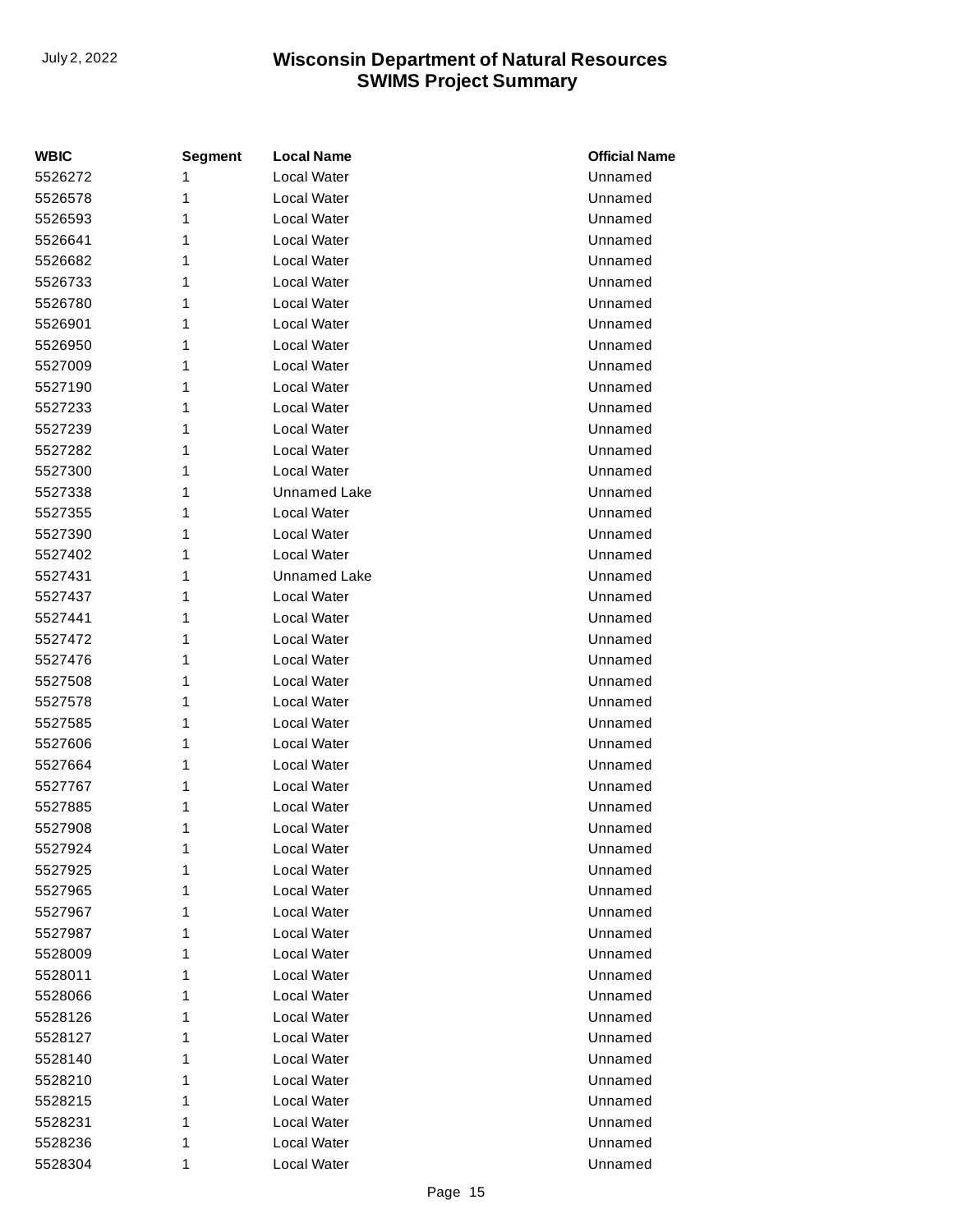| <b>WBIC</b> | <b>Segment</b> | <b>Local Name</b>  | <b>Official Name</b> |
|-------------|----------------|--------------------|----------------------|
| 5528325     | 1              | <b>Local Water</b> | Unnamed              |
| 5528331     | 1              | Local Water        | Unnamed              |
| 5528371     | 1              | Local Water        | Unnamed              |
| 5528383     | 1              | Local Water        | Unnamed              |
| 5528393     | 1              | Local Water        | Unnamed              |
| 5528394     | 1              | Local Water        | Unnamed              |
| 5528412     | 1              | Local Water        | Unnamed              |
| 5528473     | 1              | Local Water        | Unnamed              |
| 5528480     | 1              | Local Water        | Unnamed              |
| 5528578     | 1              | Local Water        | Unnamed              |
| 5528579     | 1              | Local Water        | Unnamed              |
| 5528612     | 1              | Local Water        | Unnamed              |
| 5528630     | 1              | Local Water        | Unnamed              |
| 5528685     | 1              | <b>Local Water</b> | Unnamed              |
| 5528688     | 1              | Local Water        | Unnamed              |
| 5528720     | 1              | <b>Local Water</b> | Unnamed              |
| 5528819     | 1              | Local Water        | Unnamed              |
| 5528823     | 1              | Local Water        | Unnamed              |
| 5528907     | 1              | Local Water        | Unnamed              |
| 5528919     | 1              | Local Water        | Unnamed              |
| 5528944     | 1              | Local Water        | Unnamed              |
| 5528961     | 1              | Local Water        | Unnamed              |
| 5529014     | 1              | Local Water        | Unnamed              |
| 5529079     | 1              | <b>Local Water</b> | Unnamed              |
| 5529117     | 1              | Local Water        | Unnamed              |
| 5529124     | 1              | Local Water        | Unnamed              |
| 5529147     | 1              | Local Water        | Unnamed              |
| 5529242     | 1              | Local Water        | Unnamed              |
| 5529269     | 1              | Local Water        | Unnamed              |
| 5529412     | 1              | Local Water        | Unnamed              |
| 5529506     | 1              | Local Water        | Unnamed              |
| 5529509     | 1              | Local Water        | Unnamed              |
| 5529545     | 1              | Local Water        | Unnamed              |
| 5529556     | 1              | Local Water        | Unnamed              |
| 5529567     | 1              | Local Water        | Unnamed              |
| 5529737     | 1              | Local Water        | Unnamed              |
| 5529847     | 1              | Local Water        | Unnamed              |
| 5530064     | 1              | Local Water        | Unnamed              |
| 5530076     | 1              | Local Water        | Unnamed              |
| 5530102     | 1              | Local Water        | Unnamed              |
| 5530196     | 1              | Local Water        | Unnamed              |
| 5530317     | 1              | Local Water        | Unnamed              |
| 5530413     | 1              | Local Water        | Unnamed              |
| 5530515     | 1              | Local Water        | Unnamed              |
| 5530528     | 1              | Local Water        | Unnamed              |
| 5530577     | 1              | Local Water        | Unnamed              |
| 5530582     | 1              | Local Water        | Unnamed              |
| 5530709     | 1              | Local Water        | Unnamed              |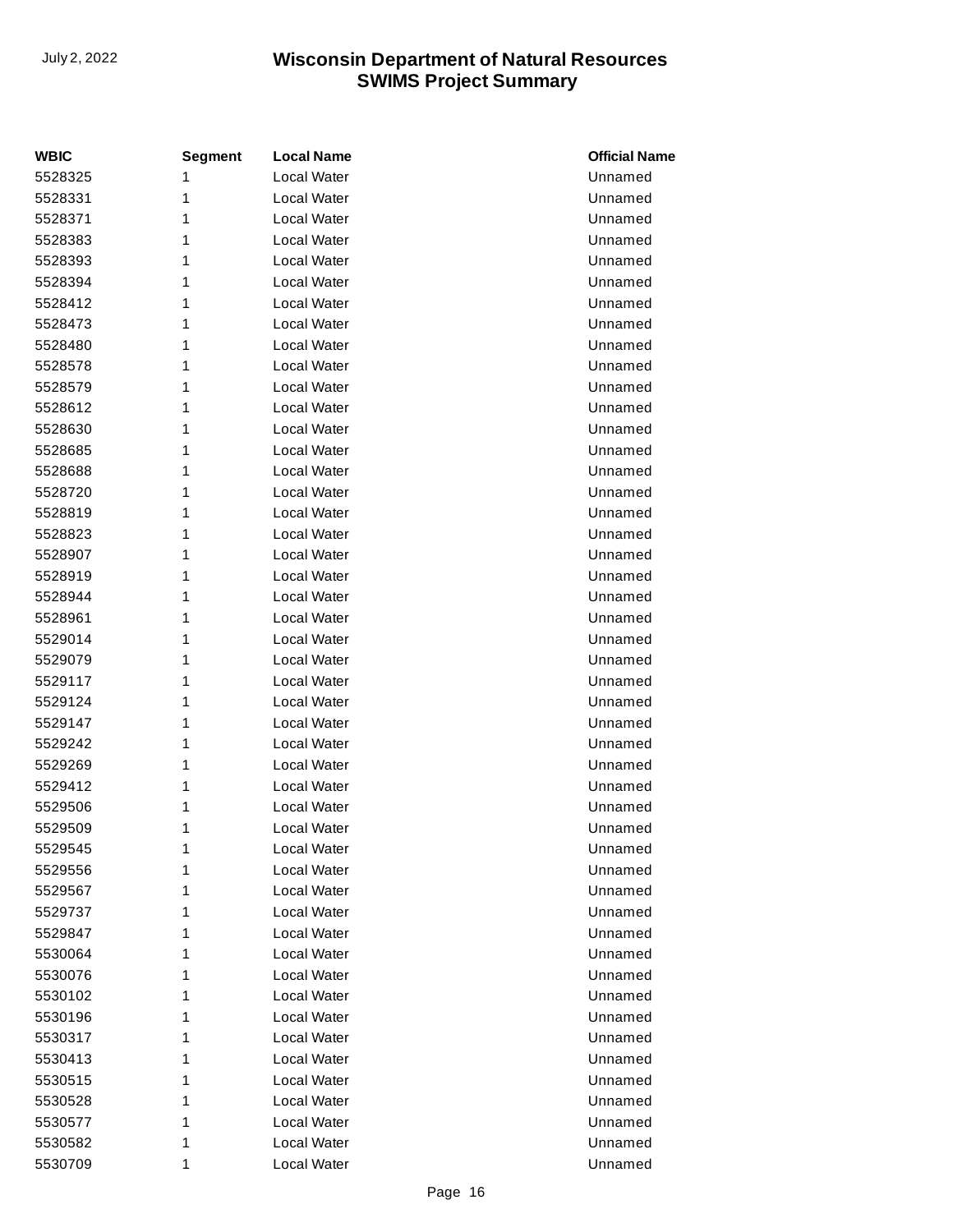| <b>WBIC</b> | <b>Segment</b> | <b>Local Name</b>   | <b>Official Name</b> |
|-------------|----------------|---------------------|----------------------|
| 5530832     | 1              | Local Water         | Unnamed              |
| 5530997     | 1              | Local Water         | Unnamed              |
| 5531027     | 1              | Local Water         | Unnamed              |
| 5531030     | 1              | Local Water         | Unnamed              |
| 5531052     | 1              | Local Water         | Unnamed              |
| 5531114     | 1              | Local Water         | Unnamed              |
| 5531316     | 1              | Local Water         | Unnamed              |
| 5531403     | 1              | Local Water         | Unnamed              |
| 5531453     | 1              | Local Water         | Unnamed              |
| 5531643     | 1              | Local Water         | Unnamed              |
| 5531871     | 1              | Local Water         | Unnamed              |
| 5531904     | 1              | Local Water         | Unnamed              |
| 5531907     | 1              | Local Water         | Unnamed              |
| 5532155     | 1              | Local Water         | Unnamed              |
| 5532257     | 1              | Local Water         | Unnamed              |
| 5532427     | 1              | Local Water         | Unnamed              |
| 5532438     | 1              | Local Water         | Unnamed              |
| 5532530     | 1              | Local Water         | Unnamed              |
| 5532548     | 1              | Local Water         | Unnamed              |
| 5532753     | 1              | Local Water         | Unnamed              |
| 5532761     | 1              | Unnamed             | Unnamed              |
| 5532842     | 1              | Local Water         | Unnamed              |
| 5532944     | 1              | Local Water         | Unnamed              |
| 5532945     | 1              | Local Water         | Unnamed              |
| 5532956     | 1              | Local Water         | Unnamed              |
| 5532973     | 1              | Local Water         | Unnamed              |
| 5533202     | 1              | Local Water         | Unnamed              |
| 5533386     | 1              | Local Water         | Unnamed              |
| 5533479     | 1              | Local Water         | Unnamed              |
| 5533573     | 1              | Local Water         | Unnamed              |
| 5533656     | 1              | Local Water         | Unnamed              |
| 5533689     | 1              | Local Water         | Unnamed              |
| 5534160     | 1              | Local Water         | Unnamed              |
| 5534413     | 1              | Local Water         | Unnamed              |
| 5534584     | 1              | Local Water         | Unnamed              |
| 5534615     | 1              | Local Water         | Unnamed              |
| 5534662     | 1              | Local Water         | Unnamed              |
| 5535109     | 1              | Local Water         | Unnamed              |
| 5535202     | 1              | Local Water         | Unnamed              |
| 5535343     | 1              | Local Water         | Unnamed              |
| 5535465     | 1              | Local Water         | Unnamed              |
| 5535556     | 1              | Local Water         | Unnamed              |
| 5535601     | 1              | Local Water         | Unnamed              |
| 5535622     | 1              | Local Water         | Unnamed              |
| 5535784     | 1              | Local Water         | Unnamed              |
| 5536039     | 1              | Local Water         | Unnamed              |
| 5536092     | 1              | <b>Unnamed Lake</b> | Unnamed              |
| 5536250     | 1              | <b>Unnamed Lake</b> | Unnamed              |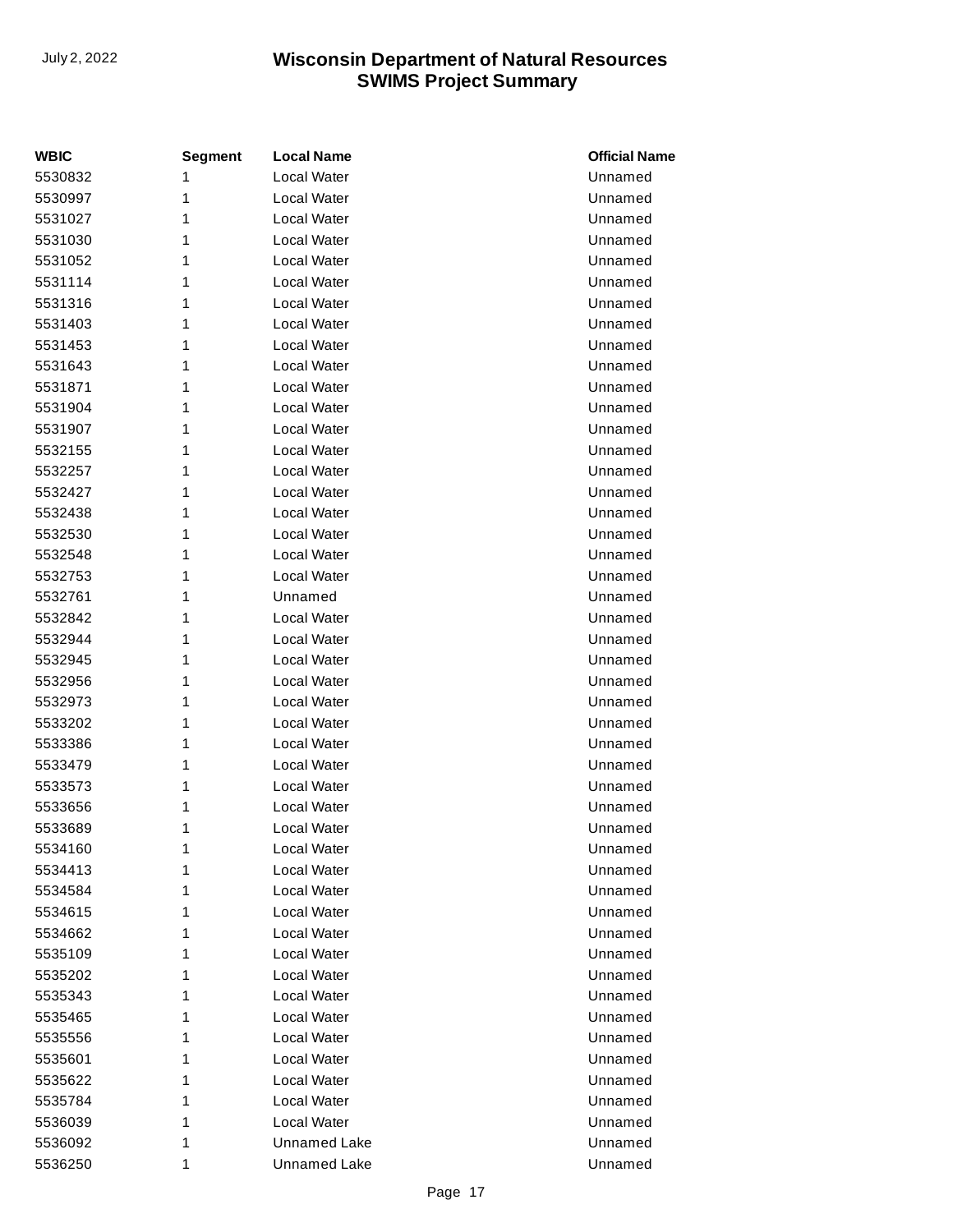| <b>WBIC</b>              | <b>Segment</b>     | <b>Local Name</b>  |                   | <b>Official Name</b> |                 |
|--------------------------|--------------------|--------------------|-------------------|----------------------|-----------------|
| 5536334                  |                    | Local Water        |                   | Unnamed              |                 |
| 5536772                  | 1                  | Local Water        |                   | Unnamed              |                 |
| 5584079                  | 1                  | Local Water        |                   | Unnamed              |                 |
| 5584112                  |                    | Local Water        |                   | Unnamed              |                 |
| 5584116                  | 1                  | Local Water        |                   | Unnamed              |                 |
| 5584146                  | 1                  | Local Water        |                   | Unnamed              |                 |
| 5584163                  | 1                  | Local Water        |                   | Unnamed              |                 |
| 5584174                  |                    | Local Water        |                   | Unnamed              |                 |
| 5584178                  | 1                  | Local Water        |                   | Unnamed              |                 |
| 5584195                  |                    | Local Water        |                   | Unnamed              |                 |
| 5584217                  | 1                  | Local Water        |                   | Unnamed              |                 |
| 5584219                  |                    | Local Water        |                   | Unnamed              |                 |
| 5588971                  |                    | Local Water        |                   | Unnamed              |                 |
| 5588989                  | 1                  | Local Water        |                   | Unnamed              |                 |
| 5588990                  | 1                  | Local Water        |                   | Unnamed              |                 |
| 5588995                  |                    | Local Water        |                   | Unnamed              |                 |
| 5589002                  |                    | Local Water        |                   | Unnamed              |                 |
| 5589006                  | 1                  | Local Water        |                   | Unnamed              |                 |
| 5589008                  | 1                  | Local Water        |                   | Unnamed              |                 |
| 5589024                  |                    | Local Water        |                   | Unnamed              |                 |
| 5589046                  |                    | Local Water        |                   | Unnamed              |                 |
| 5589058                  | 1                  | Local Water        |                   | Unnamed              |                 |
| 5589065                  | 1                  | Local Water        |                   | Unnamed              |                 |
| 5590466                  |                    | Local Water        |                   | Unnamed              |                 |
| 5590467                  |                    | Local Water        |                   | Unnamed              |                 |
| 5590913                  |                    | Local Water        |                   | Unnamed              |                 |
| 5590939                  | 1                  | Local Water        |                   | Unnamed              |                 |
| 5591178                  | 1                  | Local Water        |                   | Unnamed              |                 |
| <b>Lab Account Codes</b> |                    |                    |                   |                      |                 |
| <b>Account Code</b>      | <b>Description</b> |                    |                   | <b>Start Date</b>    | <b>End Date</b> |
| <b>Forms</b>             |                    |                    |                   |                      |                 |
| <b>Form Code</b>         | <b>Form Name</b>   |                    |                   |                      |                 |
| <b>Methods</b>           |                    |                    |                   |                      |                 |
| <b>Method Code</b>       |                    | <b>Description</b> |                   |                      |                 |
| <b>Fieldwork Events</b>  |                    |                    |                   |                      |                 |
| <b>Start Date</b>        | <b>Status</b>      | <b>Field ID</b>    | <b>Station ID</b> | <b>Station Name</b>  |                 |
| <b>Documents</b>         |                    |                    |                   |                      |                 |
| <b>Title</b>             |                    | <b>Description</b> | <b>Author</b>     | <b>Published</b>     | <b>Comments</b> |
| <b>Budget</b>            |                    |                    |                   |                      |                 |